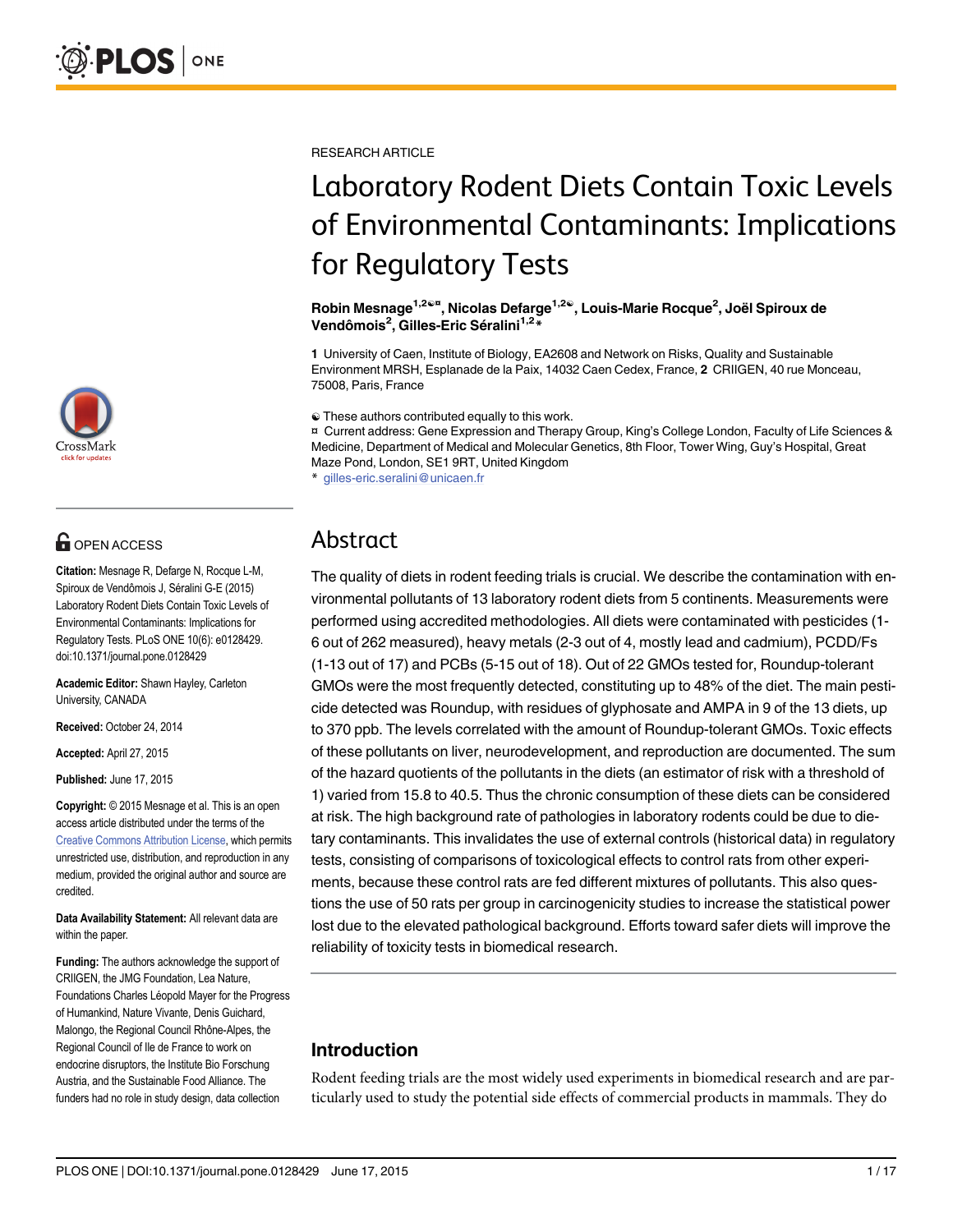and analysis, decision to publish or preparation of the manuscript.

ONE

<span id="page-1-0"></span>**PLOS** I

Competing Interests: The authors have declared that no competing interests exist.

not only constitute a test for human health but also for the environment. The rat may also be considered as a toxicological model for small mammals, either wild or kept as farm animals or pets. The quality of the rodent diet is thus crucial. Rodent diets are mostly formulated with agricultural products and by-products, and are susceptible to contamination with toxic environmental contaminants [\[1\]](#page-13-0). However, the extent and worldwide variability of this contamination has never been described. We have thus measured residues of 262 pesticides, 22 genetically modified organisms (GMOs), 4 heavy metals, 18 polychlorinated biphenyls (PCBs) and 17 polychlorinated dibenzo-p-dioxins and dibenzofurans (PCDD/Fs) in 13 rodent diets. These samples derived from 13 suppliers from 9 countries on 5 continents (North and South America, Europe, Asia, Africa and Oceania), representative of diets used in academic research and regulatory assessment.

These contaminations could participate to explain why populations of laboratory rodents across the world develop high rates of so-called "spontaneous" diseases. For instance in Sprague-Dawley rats from Harlan after 2 years, the mean incidences of mammary fibroadenomas and pituitary adenomas among control populations were 71 and 42% respectively  $[2]$  $[2]$ . The same strain from Charles River had means of 38% (13 to 62%) mammary fibroadenomas and 71% (26 to 93%) pituitary adenomas [[3\]](#page-13-0). Moreover, these incidences were not stable, but increased or diminished over time  $[4]$  $[4]$ . It indicates that differences among rat populations cannot only be explained by genetic drift and may arise from different environmental conditions, including feed or water contamination. This work was conducted to test the extent of the feed contamination from 5 continents, and to deduce chemical exposures and hazards from regulatory official calculations (Environmental Protection Agency (EPA) guidelines). In fact, it is known that the mortality of laboratory rats has an extremely unexplained wide range, from 38 to 83% after 2 years  $[3]$  $[3]$ , it is in general less for some Wistar rat strains  $[5]$  $[5]$ .

These statistics are used as external controls for regulatory chronic tests. Treated rats are not only compared with the internal control of the experiment, but are subsequently compared with this whole population, represented by the compilation of all control groups formed by the past experiments of the laboratory, or on the rat strain, called "historical control data". Historical controls are assumed to be of importance in the interpretation of regulatory chronic tests, and they are thus used to determine the biological significance of a statistical difference between the experimental animals and the concurrent controls. This does not usually apply to academic research, in which treated groups are only compared to concurrent matched controls, raised in the same conditions, fed with the same diet, except for one studied parameter.

Rat pellets are mostly constituted of cereals (wheat, maize or barley) and other legumes (such as soybean). These are sprayed with different pesticides according to the methods of cultivation, but also according to the year or location, resulting in different contaminants  $[6,7]$  $[6,7]$  $[6,7]$ . Pesticides are formulated toxics ([Fig 1A\)](#page-2-0), supposed to be specific for plants (herbicides), insects (insecticides) or fungi (fungicides). However, non-target effects of their residues are increasingly being identified at chronic dietary levels [[8](#page-13-0),[9](#page-13-0)]. Some pesticides are strongly associated with agricultural GMOs, such as Roundup, a glyphosate(G)-based formulation, or mutated Bt toxins [\(Fig 1B\)](#page-2-0). These GMOs are essentially modified to tolerate and/or produce pesticide residues [\[10](#page-13-0)]; they are generally not labelled nor monitored in their countries of production, in particular North and South America for GM soybean or maize. Their general use in rodent diet is not documented. Known dietary toxicants such as heavy metals [\[11\]](#page-13-0) and dioxins [\[12](#page-13-0)] are also important to measure, because these are ubiquitous contaminants.

We collected rodent feed samples from 5 continents, because agricultural practices in various locations may generate different contaminants. Although several batches of the same diets may not be exactly equal in contaminations  $[13, 14]$  $[13, 14]$  $[13, 14]$  $[13, 14]$  $[13, 14]$ , the multiple sampling performed in this study allows approaching the variability and omnipresence of pollutants in rat diets. We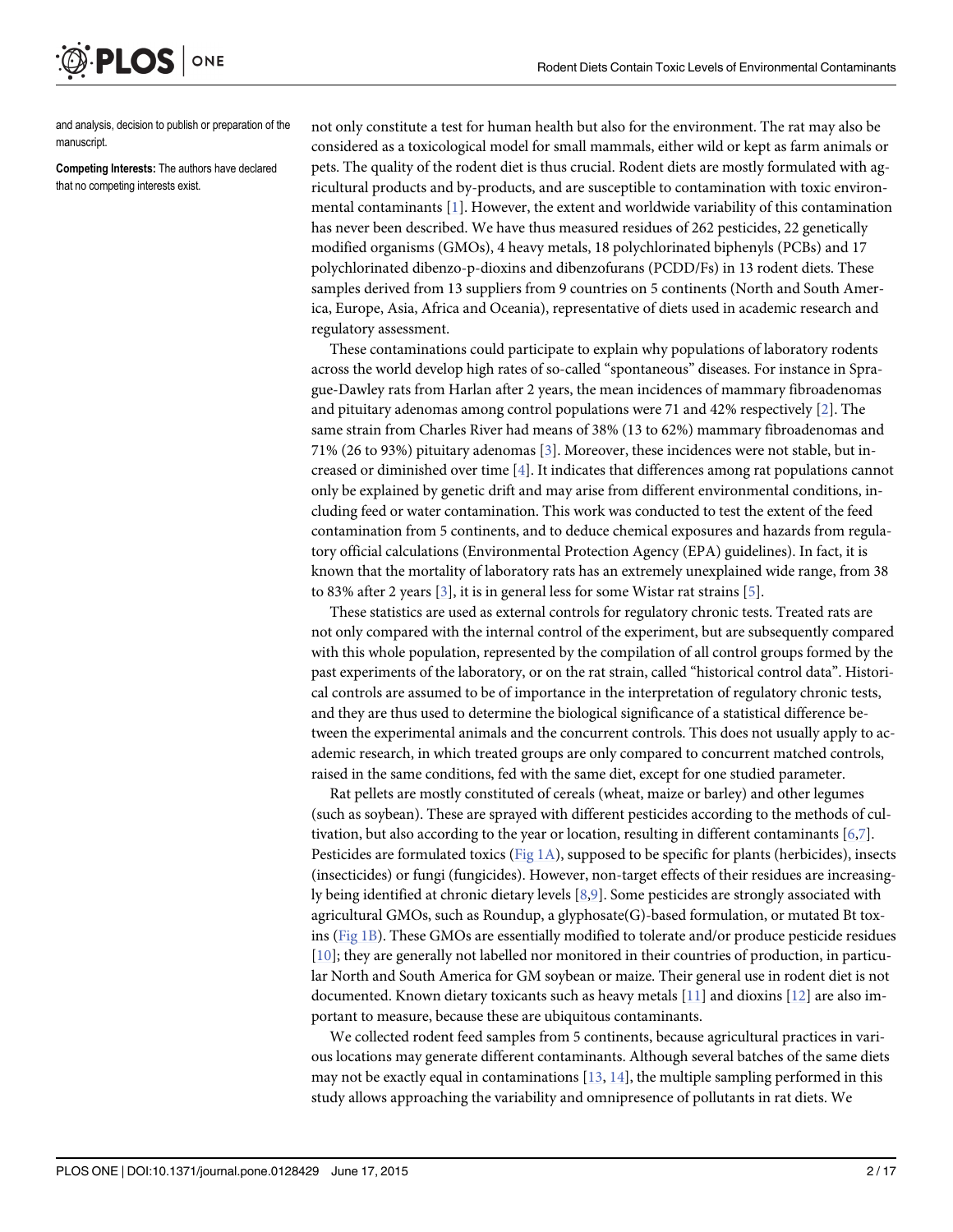



doi:10.1371/journal.pone.0128429.g001

included both rat feed used in regulatory toxicity trials (such as Purina 5002) and in university laboratories, but also by breeding companies, to raise and reproduce laboratory rodents (such as Mucedola TD.2016). In the latter case, rodents are exposed during their whole life cycle and across generations. To estimate the hazards due to chronic exposures to these contaminants in diets, we calculated the chronic non cancer hazard indexes (HI) (to take into account general toxicological effects) for all the pollutants measured forming chemical mixtures, as recommended by the United States Environmental Protection Agency (US EPA) [\[15\]](#page-13-0) and the European Food Safety Authority (EFSA) [ $16$ ]. It has been used recently to calculate the fish consumer risk for PCBs  $[17]$  $[17]$  $[17]$  and the vegetable consumer risk for heavy metals  $[18]$  $[18]$  $[18]$ . This approach assumes that simultaneous subthreshold exposures to several chemicals could result in adverse health effects [[15](#page-13-0)].

#### Material and Methods

#### Rodent feed

Rodent diets were obtained directly from the laboratory using the feed or from suppliers from 5 continents. Tested diets were sampled from North America (Teklad Diets 7913 NIH 31, Wisconsin, USA and Purina 5002 LabDiet, Indiana, USA); Latin America (Purolab 22P, PuroTrato, and NUVILAB CR1, Nuvilab Sogorb Industria e Comércio Ltda., Brazil); Europe (A04 Safe, France; Mucedola S4RF21 and Harlan TD.2016, Italy, as well as Ssniff S8106-S011 and V1326- 000, Germany, and 801151 RM1, Special Diet Services, UK); Africa (Belmill Mice pencil, Belfast Millers limited, Kenya); Asia (HFK 1022 Bioscience Co, Beijing, China); and Oceania (Reliance StockFoods R94, New Zealand). Rodent pellets were stored at -80°C upon reception. The sampling in triplicate was precisely performed according to 2002/63/CE guidelines. The country producing the feed may not reflect the place where the cereals were grown since the origins of the ingredients are variable for the suppliers.

#### Contaminant analyses

To insure the accuracy and reproducibility of the data (in particular adequate replications, standard deviations and coefficients of variations), all measurements were performed in laboratories accredited by COFRAC, the French accreditation body. Details are given below. The list of contaminants measured is given in [Table 1](#page-3-0).

#### Pesticides residues measurements

100 g of each sample were grinded in a MaxiGrinder Solo (Genomic Industry, Archamps, France) to ensure homogeneity and representativity, and 5 g of this homogenate were extracted.

<span id="page-2-0"></span>**PLOS I** 

ONE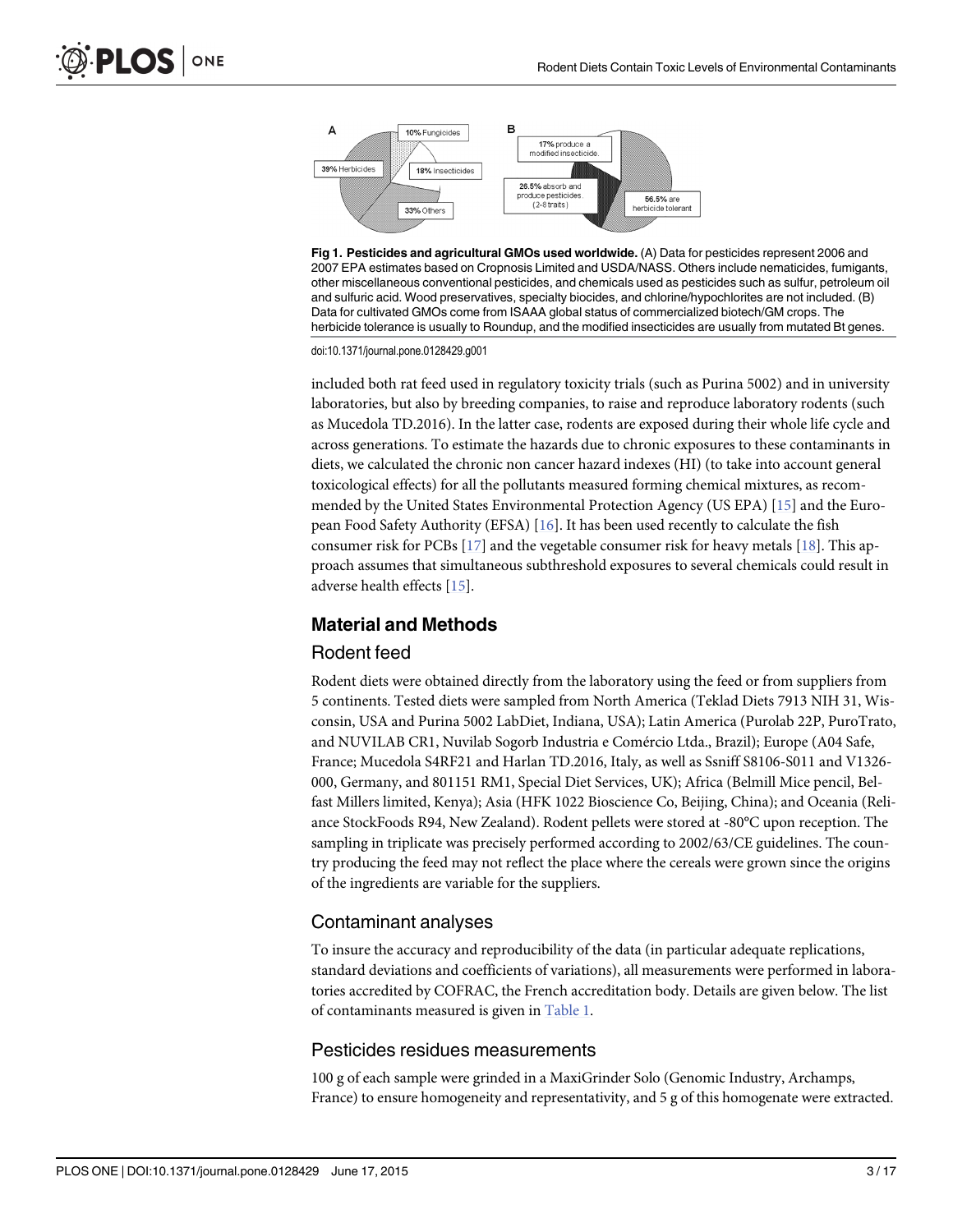#### [Table 1.](#page-2-0) Rodent feed contaminants measured in this study.

<span id="page-3-0"></span>

| <b>Pesticides</b>       | Analyzed by GC/MS: acrinathrin, aldrin, bifenthrin, bromophos ethyl and methyl,<br>bromopropylate, CHB 26, CHB 50, CHB 62, chinomethionat, chlordane, chlorfenapyr,<br>chlorfenson, chlormephos, chlorobenzilate, chloroneb, chlozolinate, cyfluthrin,<br>cypermethrin, DDD (o,p' and p, p'), DDE (o,p' and p, p'), DDT (o,p' and p, p'),<br>deltamethrin, dichlobenil, dicloran, dicofol, dieldrin, endosulfan (sulphate, alpha and<br>beta), endrin, etridiazole, fenchlorphos, fenitrothion, fenson, fenpropathrin, fenvalerate,<br>fipronil, flucythrinate, HCH (alpha, beta, delta), lindane, heptachlor epoxide (endo and<br>exo), hexachlorobenzene, iprodione, isodrin, isoprothiolane, lambda-cyhalothrin,<br>methoxychlor, nitrofen, nonachlor (cis and trans), parathion (methyl and ethyl),<br>pendimethaline, pentachlorobenzene, permethrin, phenothrin, phorate, procymidone,<br>profluralin, quintozene, resmethrin, tau-fluvalinate, tecnazene, tetradifon, tetramethrin,<br>toclofos methyl, trifluralin, vinclozolin. Analyzed by LC/MS-MS: acephate, acetamiprid,<br>aclonifen, alachlor, aldicarb, aldicarb sulfone, amitraz, AMPA, atrazine, azinphos (ethyl<br>and methyl), azoxystrobin, benalaxyl, bendiocarb, bifenox, bitertanol, boscalid, bromacil,<br>bromuconazole, bupirimate, buprofezin, carbaryl, carbendazim, carbofuran,<br>carbophenothion, carboxin, chlorfenvinphos, chloridazon, chlorimuron ethyl,<br>chlorpyriphos (methyl and ethyl), chlorthiophos, cinosulfuron, clodinafop-propargyl,<br>clothianidin, coumaphos, cyanazine, cyanofenphos, cyazofamid, cycloxydim, cymoxanil,<br>cyproconazole, cyprodinil, demeton-S-methyl (and sulfone), diallate, diazinon,<br>dichlofenthion, dichlorvos, diclofop methyl, dicrotophos, diethofencarb, difenoconazole,<br>diflufenican, dimethachlor, dimethoate, dimethomorphe, dioxathion, disulfoton,<br>ditalimphos, EPN, epoxiconazole, ethiofencarb, ethion, ethofumesate, ethoprophos,<br>etofenprox, etrimfos, famoxadone, fenamiphos, fenarimol, fenazaquin, fenbuconazole,<br>fenhexamid, fenoxycarb, fenpropidin, fenpropimorph, fenpyroximate, fenthion (sulfone<br>and sulfoxyde), flufenacet, flufenoxuron, fluquinconazole, flurtamone, flusilazole,<br>fomesafen, fonofos, glyphosate, heptenophos, hexaconazole, hexazinone, hexythiazox,<br>imazalil, imazosulfuron, imidacloprid, indoxacarb, iprovalicarb, isofenphos, isoproturon,<br>kresoxim-methyl, linuron, lufenuron, malaoxon, malathion, mecarbam, mepanipyrim,<br>metalaxyl, metamitron, metazachlor, methabenzthiazuron, methamidophos,<br>methidathion, methiocarb, methomyl, methoxyfenozide, metobromuron, metolachlor,<br>metribuzin, metsulfuron-methyl, mevinphos, monocrotophos, myclobutanil, nuarimol,<br>omethoate, oxadixyl, oxamyl, paclobutrazol, paraoxon (ethyl and methyl), penconazole,<br>phenthoate, phosalone, phosmet, phosphamidon, picoxystrobin, piperonyl butoxide,<br>pirimicarb, pirimiphos-ethyl and methyl, prochloraz, profenofos, promecarb, prometryn,<br>propamocarb, propargite, propazine, propiconazole, propoxur, propyzamide, prosulfuron,<br>prothiofos, pymetrozine, prosulfuron, prothiofos, pymetrozine, pyraclostrobin,<br>pyrazophos, pyridaben, pyridaphenthion, pyrifenox, pyrimethanil, pyriproxyfen,<br>quinalphos, quinoxyfen, simazine, spinosad, spiroxamine, sulfosulfuron, sulfotep,<br>tebuconazole, tebufenozide, tebufenpyrad, terbacil, terbufos, terbuthylazine, terbutryn,<br>tetrachlorvinphos, tetraconazole, thiabendazole, thiacloprid, thiamethoxam,<br>thifensulfuron-methyl, thiofanox, thiometon, triadimefon, triadimenol |
|-------------------------|-----------------------------------------------------------------------------------------------------------------------------------------------------------------------------------------------------------------------------------------------------------------------------------------------------------------------------------------------------------------------------------------------------------------------------------------------------------------------------------------------------------------------------------------------------------------------------------------------------------------------------------------------------------------------------------------------------------------------------------------------------------------------------------------------------------------------------------------------------------------------------------------------------------------------------------------------------------------------------------------------------------------------------------------------------------------------------------------------------------------------------------------------------------------------------------------------------------------------------------------------------------------------------------------------------------------------------------------------------------------------------------------------------------------------------------------------------------------------------------------------------------------------------------------------------------------------------------------------------------------------------------------------------------------------------------------------------------------------------------------------------------------------------------------------------------------------------------------------------------------------------------------------------------------------------------------------------------------------------------------------------------------------------------------------------------------------------------------------------------------------------------------------------------------------------------------------------------------------------------------------------------------------------------------------------------------------------------------------------------------------------------------------------------------------------------------------------------------------------------------------------------------------------------------------------------------------------------------------------------------------------------------------------------------------------------------------------------------------------------------------------------------------------------------------------------------------------------------------------------------------------------------------------------------------------------------------------------------------------------------------------------------------------------------------------------------------------------------------------------------------------------------------------------------------------------------------------------------------------------------------------------------------------------------------------------------------------------------------------------------------------------------------------------------------------------------------------------------------------------------------------------------------------------------------------------------------------------------------------------------------------------------------------------------|
| <b>GMO events</b>       | soy: RRS1, RRS2; maize: Cry1a, MON810, MON863, MON 88017, MON 89034, T25,<br>TC1507, Bt11, DAS 59122, GA 21, MIR 604, MIR162, NK 603; oilseed rape: GT73, T45,<br>MS8RF3; sugar beet: H7-1; potato: H92-527-1; rice: Bt63; wheat: MON71800                                                                                                                                                                                                                                                                                                                                                                                                                                                                                                                                                                                                                                                                                                                                                                                                                                                                                                                                                                                                                                                                                                                                                                                                                                                                                                                                                                                                                                                                                                                                                                                                                                                                                                                                                                                                                                                                                                                                                                                                                                                                                                                                                                                                                                                                                                                                                                                                                                                                                                                                                                                                                                                                                                                                                                                                                                                                                                                                                                                                                                                                                                                                                                                                                                                                                                                                                                                                                      |
| <b>Heavy metals</b>     | lead (Pb), cadmium (Cd), mercury (Hg) and arsenic (As)                                                                                                                                                                                                                                                                                                                                                                                                                                                                                                                                                                                                                                                                                                                                                                                                                                                                                                                                                                                                                                                                                                                                                                                                                                                                                                                                                                                                                                                                                                                                                                                                                                                                                                                                                                                                                                                                                                                                                                                                                                                                                                                                                                                                                                                                                                                                                                                                                                                                                                                                                                                                                                                                                                                                                                                                                                                                                                                                                                                                                                                                                                                                                                                                                                                                                                                                                                                                                                                                                                                                                                                                          |
| PCDD/Fs.<br><b>PCBs</b> | PCDD/Fs: 2,3,7,8-TCDF; 2,3,7,8-TCDD; 1,2,3,7,8-PeCDF; 2,3,4,7,8-PeCDF;<br>1,2,3,7,8-PeCDD; 1,2,3,4,7,8-HxCDF; 1,2,3,6,7,8-HxCDF; 2,3,4,6,7,8-HxCDF;<br>1,2,3,7,8,9-HxCDF; 1,2,3,4,7,8-HxCDD; 1,2,3,6,7,8-HxCDD; 1,2,3,7,8,9-HxCDD;<br>1,2,3,4,6,7,8-HpCDF; 1,2,3,4,7,8,9-HpCDF; 1,2,3,4,6,7,8-HpCDD; OCDF; OCDD. PCBs<br>dioxin-like: PCB 81; PCB 77; PCB 126; PCB 169; PCB 123; PCB 118; PCB 114; PCB<br>105; PCB 167; PCB 156; PCB 157; PCB 189. PCBs indicators: PCB 28; PCB 118; PCB<br>52; PCB 101; PCB 138; PCB 153; PCB 180                                                                                                                                                                                                                                                                                                                                                                                                                                                                                                                                                                                                                                                                                                                                                                                                                                                                                                                                                                                                                                                                                                                                                                                                                                                                                                                                                                                                                                                                                                                                                                                                                                                                                                                                                                                                                                                                                                                                                                                                                                                                                                                                                                                                                                                                                                                                                                                                                                                                                                                                                                                                                                                                                                                                                                                                                                                                                                                                                                                                                                                                                                                              |
|                         |                                                                                                                                                                                                                                                                                                                                                                                                                                                                                                                                                                                                                                                                                                                                                                                                                                                                                                                                                                                                                                                                                                                                                                                                                                                                                                                                                                                                                                                                                                                                                                                                                                                                                                                                                                                                                                                                                                                                                                                                                                                                                                                                                                                                                                                                                                                                                                                                                                                                                                                                                                                                                                                                                                                                                                                                                                                                                                                                                                                                                                                                                                                                                                                                                                                                                                                                                                                                                                                                                                                                                                                                                                                                 |

For techniques, see [materials and methods.](#page-2-0) All measurements were performed in accredited laboratories.

doi:10.1371/journal.pone.0128429.t001

Residues of 262 pesticides (see Table 1 for the detailed list) were measured once by sample by a multi-residue gas chromatography-mass spectrometry (GC-MS) and/or liquid chromatography-tandem mass spectrometry (LC-MS/MS) method following acetonitrile extraction/partitioning and clean-up by dispersive solid-phase extraction—QuEChERS-method [\[19\]](#page-13-0) (European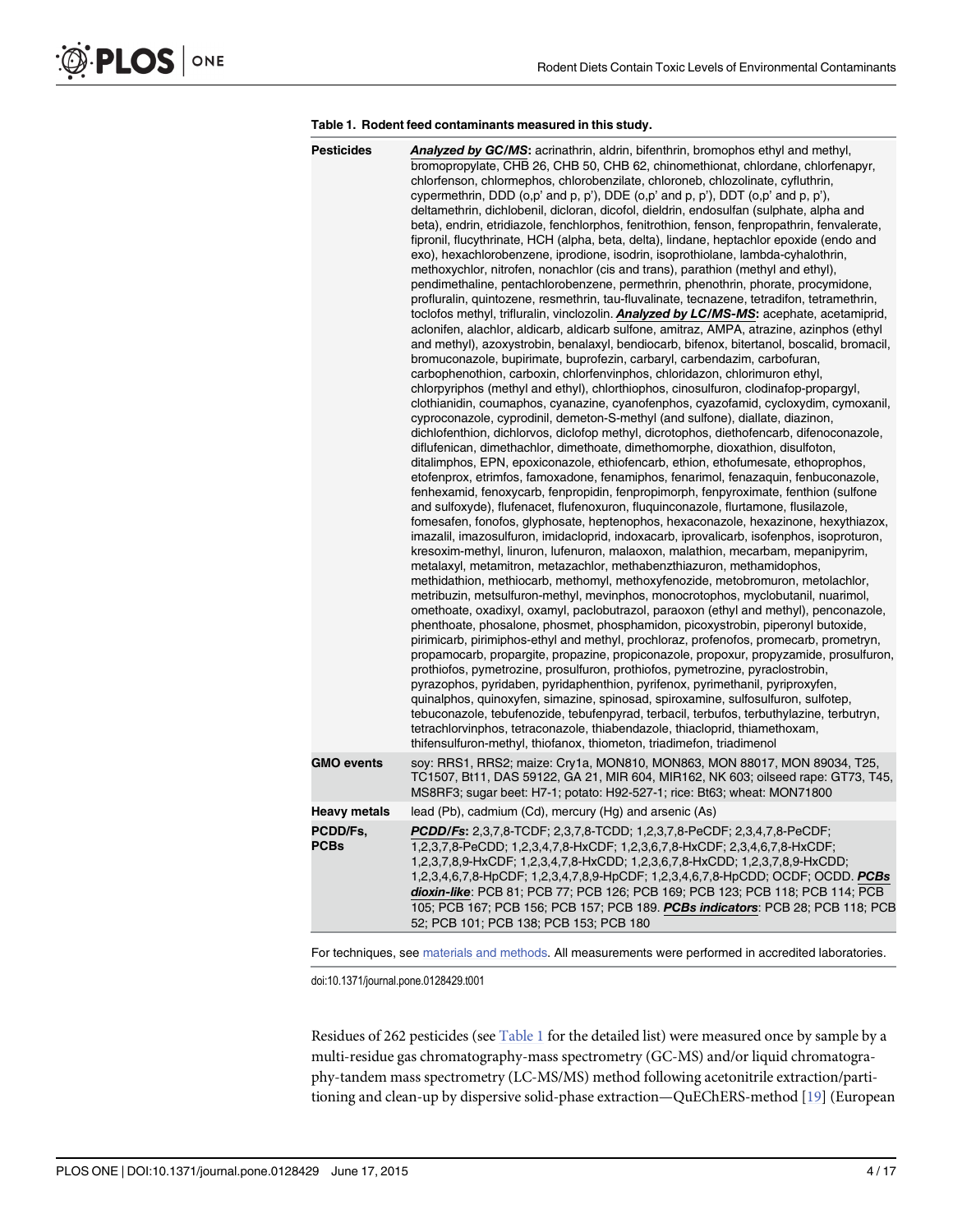<span id="page-4-0"></span>and French Standard NF EN 15662 from January 2009 for foods of plant origin). Limits of quantifications (LOQ) varied from 10 to 100 part per billion (ppb) according to each pesticide; limits of detections (LOD) were the third of LOQ. Glyphosate (G) and its degradation product aminomethyl phosphonic acid (AMPA) were determined by isotope dilution and solid-phase extraction and LC-MS/MS. They were extracted with water after addition of internal standards of stable  $C^{13}$  -isotopes. Aliquotes were derivatized using 9-fluorenylmethyl chloroformate (FMOC), then purified and concentrated on solid-phase extraction cartridges. After filtration, the extracts were injected in LC-MS/MS with electrospray ionization in negative-ion mode using multiple reaction monitoring. Analyses were performed "one-shot". LOD and LOQ for the sum glyphosate + AMPA were respectively 25 and 50 ppb. Fidelity criteria had been defined previously, during validation. Uncertainties of measurement (including SDs) were calculated from the Horwitz equation [\[20\]](#page-14-0), they ranged from 16 to 32%, which remains one of the most used at a regulatory level, even if debated [\[21\]](#page-14-0).

### GMO quantifications

GMO quantifications were performed by quantitative polymerase chain reaction (qPCR) according to norms ISO 21569, 21570, 21571 and 24276. 100g of samples were grinded and homogenized in a GM 200 grinder (Retsch, Germany). 200 mg were used to extract DNA with QIAsymphony DNA mini kit (Qiagen, Germany) and each subsample was amplified twice by real-time PCR Rotor Gene (Qiagen, Germany). LOD and LOQ were respectively 0.01 and 0.1% (determined on IRMM or AOCS standard material). The global uncertainty of measurements was calculated by adding uncertainty of measurements of the methods (calculated with the standard deviation obtained on certified materials) and standard deviation of the 4 repeats per sample. These global uncertainties ranged from 20 to 33%. Plant contents were first determined by a screening PCR for taxon-specific markers (HMG for maize, lectin for soy, acc for oilseed rape, gluA3 for sugar beet, Qgene for wheat, acp1 for cotton, UGPase for potato). Then the presence of GM material was assessed by a screening PCR for generic recombinant markers (CAMVp35S, Tnos, FMVp35S) and 22 GM-specific events (GMOs authorized in diets imported in European Union) were searched in maize (12) and soy (2) for all the diets, and in addition oilseed rape (3), potato (1), sugar beet (1) and non-commercialized GMOs like rice and wheat, in the 3 diets containing the highest proportion of GMOs.

## Heavy metals measurements

100 g of each sample were grinded in a MaxiGrinder Solo (Genomic Industry, Archamps, France). The content of arsenic, cadmium, lead were determined in duplicate using 1g of the homogenate by graphite furnace atomic absorption spectrometry according to norm NF EN 15550 (November 2007). Mineralization is performed using 48-position DigiPREP (SCP Science, Courtaboeuf, France) under atmospheric pressure, then the content in arsenic, cadmium and lead of the mineral deposit is measured by graphite furnace atomic absorption spectrometry (GF-AAS) or AAFG Zeeman for arsenic. Wavelengths are 193.7 nm for arsenic, 228.8 nm for cadmium and 283.3 nm for lead. Limits of quantification were respectively 100, 10, 100 ppb. The global uncertainties (including SDs) were 33% for arsenic, between 10 and 50% for cadmium and between 38 to 46% for lead.

Mercury is quantified according to a method derived from the Method US EPA 7473. Diet samples are dried, then submitted to thermal decomposition in order to release the mercury vapours and amalgamate them on threads of gold. Then the threads of gold are thermally desorbed and the mercury released quantified by GF-AAS. Wavelength is 253.65 nm and limit of quantification is 5 ppb. The global uncertainties were equal to 20%.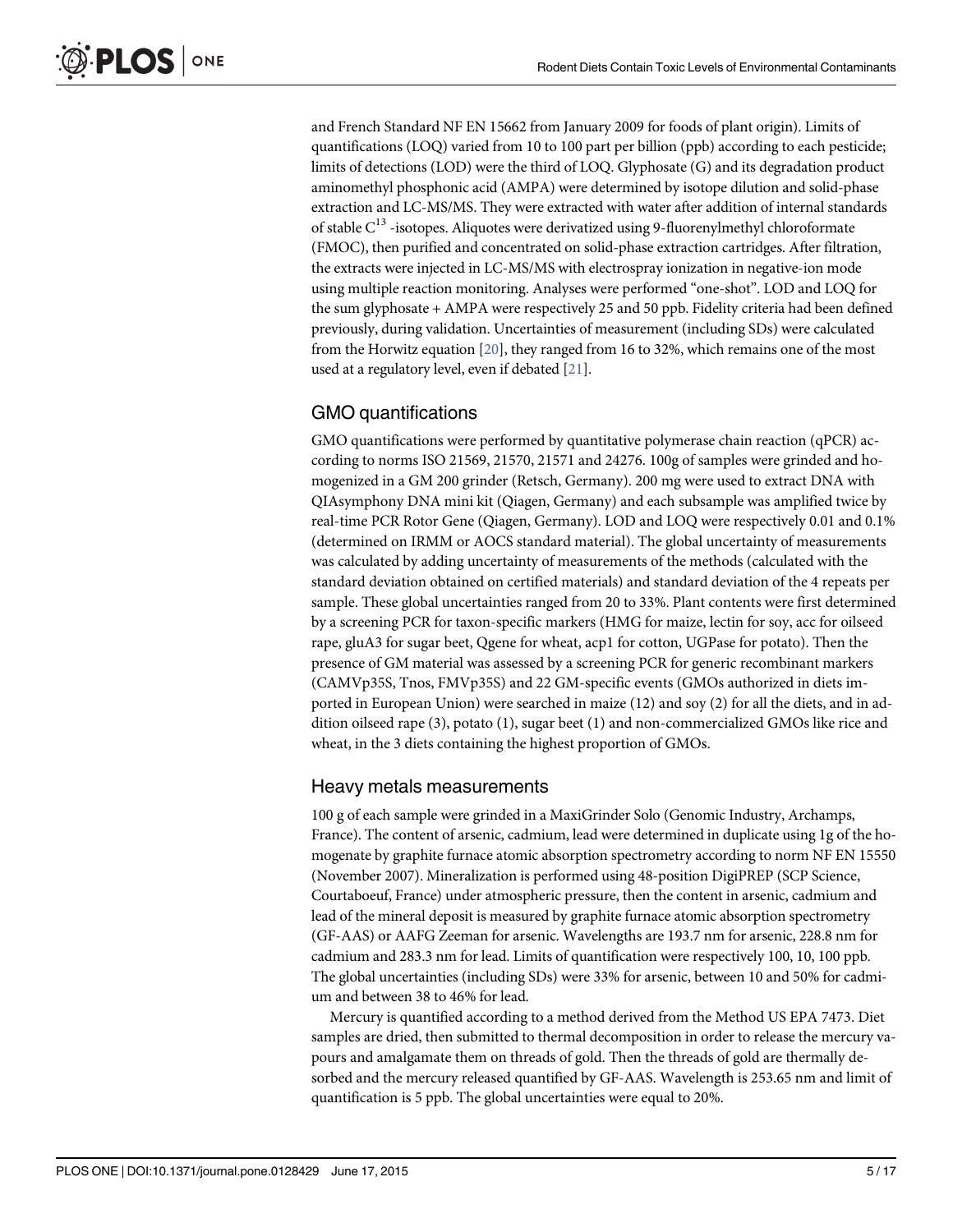## <span id="page-5-0"></span>PCDD/Fs and PCBs measurements

The determination of PCDDs, PCDFs and PCBs in animal feed is done by using the GC/ HRMS technique in combination with the isotope dilution. The sample preparation and analysis is based on the EPA method 8290.  $^{13}$ C-labelled 2,3,7,8-chlorinated PCDD and PCDF congeners and <sup>13</sup>C-labelled PCB congeners are added in different stadia of the sample preparation in order to correct for possible losses. First, the animal feed sample is grinded using a Retch grinding system. The grinded sample is extracted by soxhlet for 20 hours, after the <sup>13</sup>C-labelled extraction standard solution was added. The fat, present in the evaporated extract of the soxhlet solution, is destructed with acid silica followed by a mixed acid and basic silica clean up and an alumina clean up. The becoming extract is evaporated and injection standard is added just before injection on the GC/HRMS system.

Second, matrix interferences are removed by a clean-up using a multilayer column and alumina DB5MS column. Finally, the concentrated extract is injected on GC/HRMS (GC 6890 from Agilent and MS Autospec Ultima series from Micromass). The chromatographic process separates the specifically sought congeners from the others. Mass spectrometric parameters gives a separation between the PCDD's, PCDF's and PCB's, between the different chlorination degrees and between the <sup>13</sup>C-labelled and <sup>12</sup>C-native congeners by using selected ion recording at resolution 10 000 of two selected ions of each congener. The content of PCDD/Fs and PCBs were determined high resolution gas chromatography-high resolution mass spectrometry (HRGC/HRMS). The limit of quantification (LOQ) was 0.05 pg/g or ppt (except octachlorodibenzodioxin and octachlorodibenzofuran (OCDD/F) = 0.1 ppt) for individual congeners involved in the dioxins/furans (PCDD/Fs) content. For dioxin-like (DL) PCBs, the LOQ was 0.05 ppt for non-ortho PCBs and 10 ppt for mono-ortho PCBs. The LOQ was 100 ppt for indicator PCBs. The global uncertainties (including SDs, calculated from the Horwitz equation) were around 30% in all cases.

The most important quality control checks are 1/ the separation between 1,2,3,4,7,8-HxCDD and 1,2,3,6,7,8-HxCDD and between PCB-123 and PCB-118; 2/ the deviation of the native and labeled PCDD's, PCDDF's and PCB's of the calibration control is checked against the calibration curve; 3/ the isotopic ratios between the different ions do not differ more than 20% compared to the theoretical ratios; 4/ the retention time of the native congeners is checked against the retention time of the labeled congeners; 5/ the recovery of the extraction standard is controlled; 6/ control samples are analyzed and similar to a control chart; 7/ drift control is checked.

## Calculations of Hazard Quotients, Indexes, and statistical analyses

We calculated the hazard quotient (HQ), as the ratio of the potential chronic daily intake of each substance to the corresponding chronic reference dose at which no adverse effect is supposed to be expected, such as the Acceptable Daily Intake (ADI). The hazard index (HI) is the sum of HQ. This method is recommended by US EPA  $[15]$  $[15]$  $[15]$ . Thus, the chronic daily intake is first deduced from the conversion factor 0.05 calculated from 37 chronic studies (used also for ADI determination in rats) by EFSA [\[22\]](#page-14-0). For instance, a concentration of 1 part per million (ppm) of contaminant in feed is equivalent to a dose of 0.05 ppm body weight / day for adult rats. We calculated the sums of HQ  $(\Sigma$ HQ) for all measured known toxicants. However, these correspond to an underestimation of chronic toxic effects, since all toxicants cannot be known. As an example, adjuvants giving a non-additive but multiplying effect in some cases [\[23\]](#page-14-0) are not taken into account. The correlation coefficient between Roundup-tolerant GMOs and some Roundup residues (G + AMPA) was calculated according to Pearson product—moment correlation coefficient using Stata/IC 12.1 [[24\]](#page-14-0).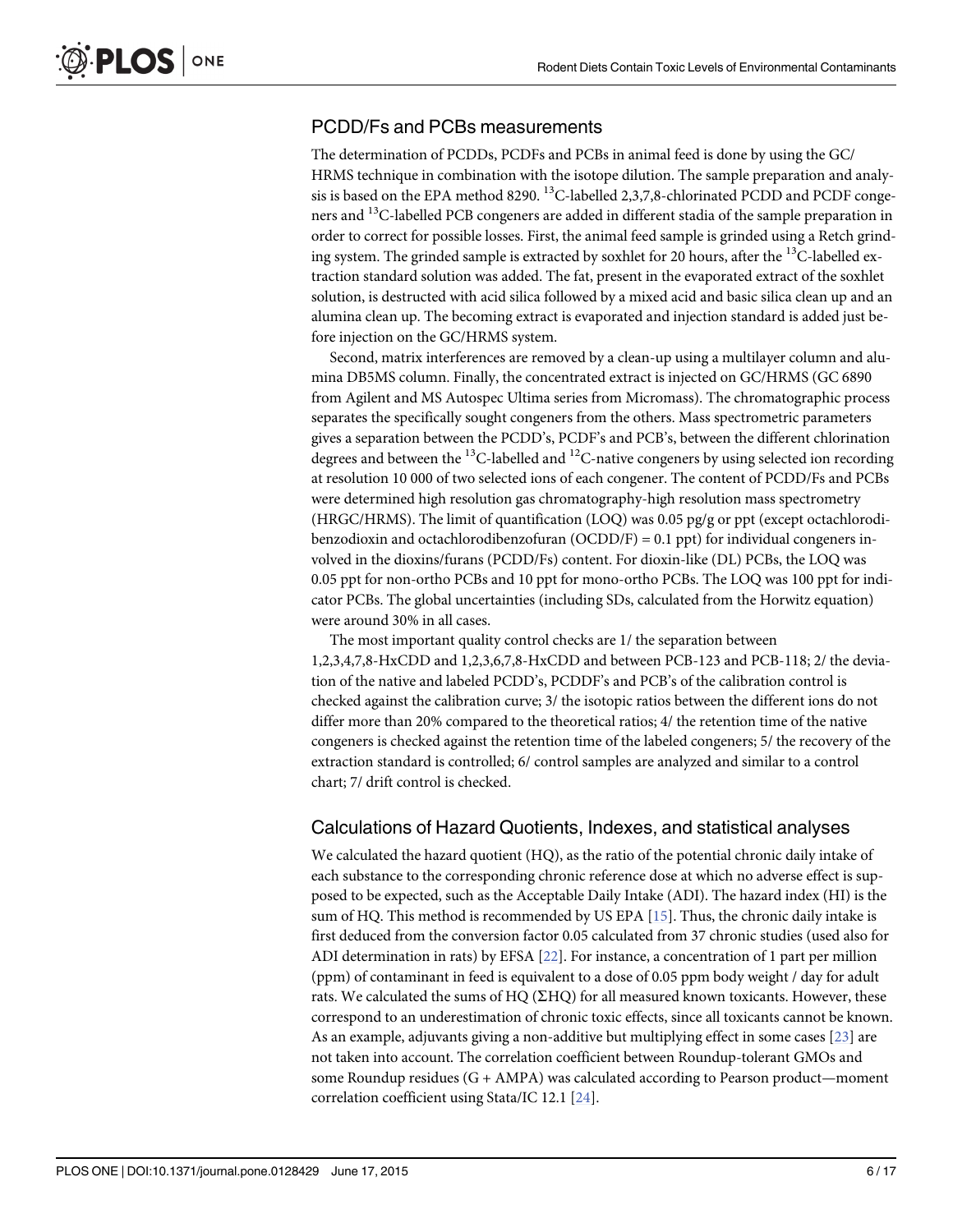## <span id="page-6-0"></span>**Results**

## **Pesticides**

First of all, it appears that all the samples were contaminated by pesticides residues (Fig  $2A$ ), the 2 samples from Italy being the most contaminated (up to 2641 ppb). The contamination was very heterogeneous, with 1–6 different residues per feed, the highest number of different pesticide residues being detected in NUVILAB CR1 (Brazil). Pirimiphos methyl was the most frequent residue detected in 8 out 13 feeds, at levels up to 1800 ppb in TD.2016 (Italy). 7 diets exceeded the ADI  $(Table 2)$  $(Table 2)$  $(Table 2)$ , thus the HQ was above 1, up to 22.5 in TD.2016  $(Table 3)$  $(Table 3)$ . Out of the 9 pesticide residues detected, 5 were insecticides (pirimiphos methyl, deltamethrin, chlorpyrifos methyl and ethyl, and malathion), 2 came from the herbicide Roundup or of other glyphosate-based herbicides (glyphosate and its metabolite AMPA). There was only one fungicide residue, metalaxyl. Piperonyl butoxide, detected in 8 samples, is used as a synergist in various pesticides.

## GMOs

This is the first study reporting the extent of the worldwide use of GMOs in rodent diet (Fig 2B): 11/13 samples were positive except the 2 Italian diets. Labelling is compulsory only in the European Union above 0.9% per ingredient. On 4 European GMO-containing diets, 2 German diets were labelled as such. The French A04 diet had only 0.3% GM soy, but the English 801151 RM1 diet had 32 ± 8% GM soy (0.47% of the total) and was not labelled. The Brazilian Purolab 22 P



Fig 2. Environmental contaminants in 13 rodent diets used worldwide. Countries indicate the feed manufacturing locations, which can differ from the cultivations. (A) 262 pesticides have been measured in ppb (μg/kg) by multi-residue GC-MS and/or LC-MS/MS. F Fungicide, H Herbicide, I Insecticide. (B) GMOs quantifications (for 23 events) were performed by qPCR. Confidence intervals for GMOs were in average 35% per assay. (C) Heavy metals contents (ppb or μg/kg) were determined by Graphite furnace atomic absorption spectrometry. (D) PCDD/Fs + DL-PCBs are measured in ng TEQ/kg wet weight. (E) Indicators PCBs are measured in ppt (ng/kg dry weight). Reproducibility relative standard deviation are not indicated to improve readability, they have been calculated from fidelity data on repeatability and reproducibility within the laboratory (around 40% per assay for heavy metals, 20–30% for pesticides, 27– 31% for PCDD/fs + DL-PCBs and 30 to 35.8% for indicators PCBs).

doi:10.1371/journal.pone.0128429.g002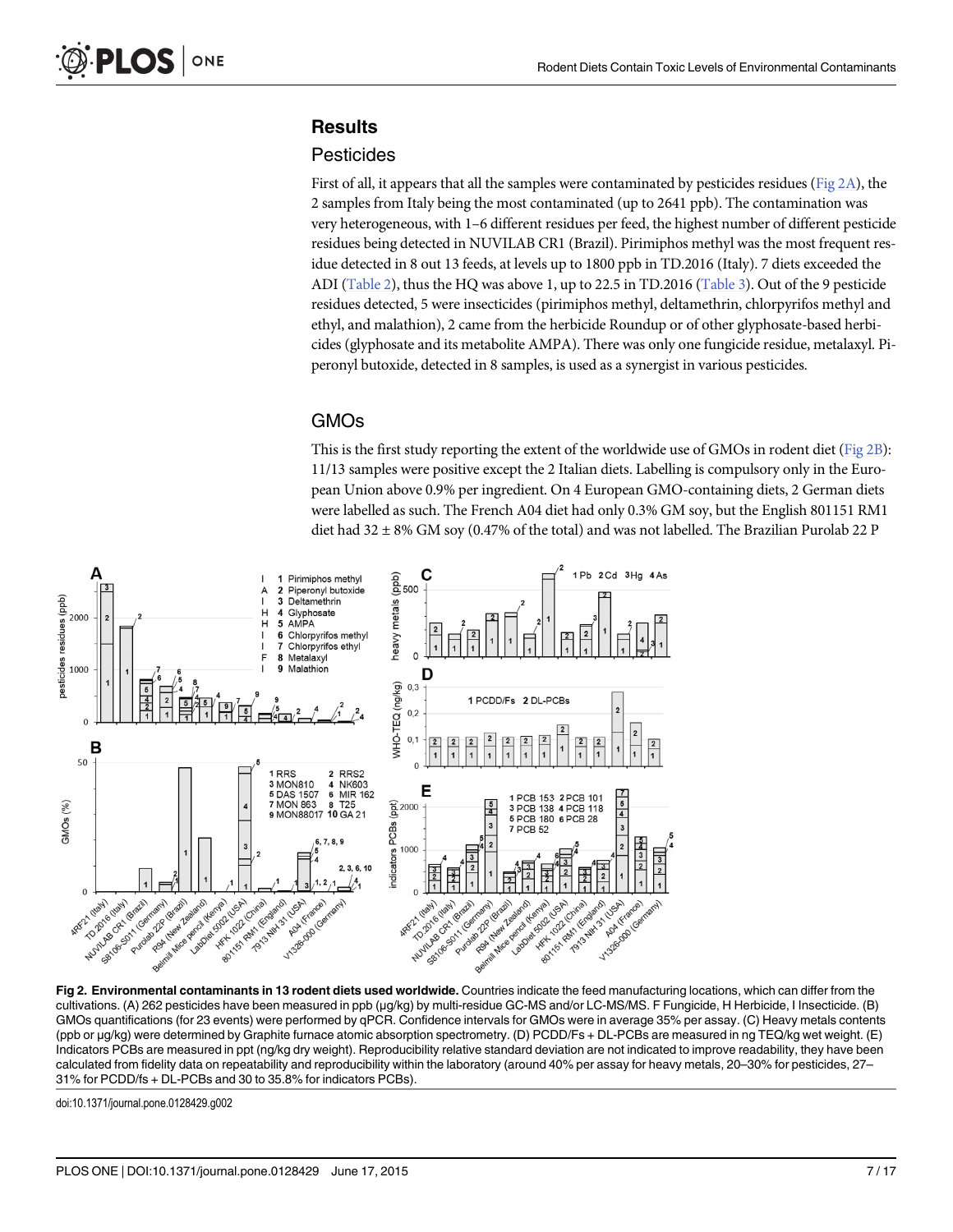<span id="page-7-0"></span>

|                   |                        | N              | Max     | <b>MRL</b> | Max DI         | <b>ADI</b>     |
|-------------------|------------------------|----------------|---------|------------|----------------|----------------|
| <b>Pesticides</b> | Pirimiphos methyl      | 8              | 1,800   | 5,000      | 90(7)          | 4              |
|                   | Piperonyl butoxide     | 8              | 1,000   | <b>NE</b>  | 50             | 200            |
|                   | Deltamethrin           |                | 141     | 2,000      | $\overline{7}$ | 10             |
|                   | Glyphosate + AMPA      | 9              | 370     | 100-20,000 | 18,5           | 300            |
|                   | Chlorpyrifos methyl    | 2              | 59      | 3,000      | 3              | 10             |
|                   | Chlorpyrifos ethyl     | 3              | 23      | 3,000      | 1.5            | 10             |
|                   | Metalaxyl              |                | 20      | 50         |                | 80             |
|                   | Malathion              | 3              | 170     | 8,000      | 8.5            | 30             |
| Metals            | Pb                     | 12             | 580 (5) | 200        | 29 (12)        | 3.57           |
|                   | Cd                     | 13             | 100(1)  | 100        | 5(13)          | 0.357          |
|                   | Hg                     | $\overline{c}$ | 10      | 100        | 0.5            | 0.571          |
|                   | As                     |                | 200(1)  | 100        | 10(1)          | 2.14           |
|                   | <b>PCDD/Fs</b>         | 13             | 0.13    | 0.75       | 6.5(13)        |                |
|                   | <b>PCDD/Fs+DL-PCBs</b> | 13             | 0.28    | 1.25       | 14(13)         | $\overline{c}$ |
|                   | Σ <sub>6</sub> PCBi    | 13             | 1950    | 10000      | 97.5(13)       | 10             |

#### [Table 2.](#page-6-0) Maximum residue levels and daily intakes of contaminants in 13 rodent diets used worldwide in comparison to regulatory limits.

N: Number of diets in which a contaminant was detected. Max: Maximal quantities measured in the diets (diets over MRL in parentheses). MRL: Maximum Residue Levels. Max DI: calculated maximal daily intake (diets over ADI in parentheses). ADI: Acceptable Daily Intakes. NE: not existing. For pesticides and heavy metals, residue levels are in μg/kg (ppb) with MRLs for various cereals (EC/1107/2009, EU Pesticides database (available at [http://www.ec.](http://www.ec.europa.eu/sanco_pesticides/public/) [europa.eu/sanco\\_pesticides/public/\)](http://www.ec.europa.eu/sanco_pesticides/public/) and Codex Standard 193–1995 respectively; ADIs are in μg/kg/bw/d (EFSA or FAO/WHO). For dioxins (PCDD/Fs) and DL-PCBs, residue levels are in ng TEQ /kg wet weight, indicators PCB (PCBi) are in ng/kg wet weight. The corresponding MRLs are for feed of plant origin with a moisture content of 12% (EU 277/2012). ADIs are in pg TEQ/kg/bw/d for PCDD/Fs and PCDD/Fs + DL-PCBs (EC 1881/2006) and in ng/kg/ bw/d for the sum of the 6 PCBi (Afssa 2006-SA-0305, [http://www.anses.fr/Documents/RCCP2006sa0305b.pdf\)](http://www.anses.fr/Documents/RCCP2006sa0305b.pdf). Additional raw data are published online.

doi:10.1371/journal.pone.0128429.t002

was labelled (48% GM soy) but the US Purina 5002 LabDiet had around 12.8% GM soy and 35.6% GM maize and was not labelled. In this analysis, all GM events were measured, whether stacked or not. Out of 22 specific GM events searched for, 12 were detected: 8 GM maize, 2 GM soy and 2 GM oilseed rape varieties. Among those GM events, 6 were Roundup tolerant (RRS1 and RRS2 soy, GA21, MON88017 and NK603 maize, and GT73 oilseed rape), 3 were glufosinate tolerant (DAS1507 and T25 maize, MS8RF3 oilseed rape), and 5 produced modified Bt toxin (DAS1507, MIR162, MON810, MON863, and MON88017 maize). 2 have stacked events (DAS 1507 and MON88017). Except for a tiny amount of GM oilseed rape (0.07–0.7%), it appears that the majority of GMO content is soya or maize, but their amount is highly variable (0–48%). North and South American as well as New Zealand feeds have the highest GMO content. 48% of the Purolab 22P (Brazil) diet is composed of Roundup Ready soybeans. The same global content of GMOs is in the LabDiet 5002 (USA) but is composed of 7 events (2 traits for soy, 3 for maize, 2 for oilseed rape). 9 different GM events were maximally detected in the 7913 NIH 31 feed (USA), including in total at least 15% GMOs, composed of RRS1 and RRS2 (soy), and MON810, MON863, NK603, T25, Mir162, MON88017 and DAS 59122 (all these 7 events are in various GM maize varieties). GMOs were detected less frequently or not at all in European feeds, and were absent from the African feed (GMOs cultivated in Africa mostly consist of GM cotton).

Agricultural GMOs are mostly tolerant to Roundup. The maximum glyphosate herbicide residues detected were 130 ppb of glyphosate and 240 ppb of AMPA in NUVILAB CR1 (Brazil). The second highest herbicide content (310 ppb) was in the LabDiet 5002 (USA). As a matter of fact, glyphosate and AMPA, the only herbicide residues detected, were only found in Roundup-tolerant GMO-containing diets, and no herbicides were detected in other samples.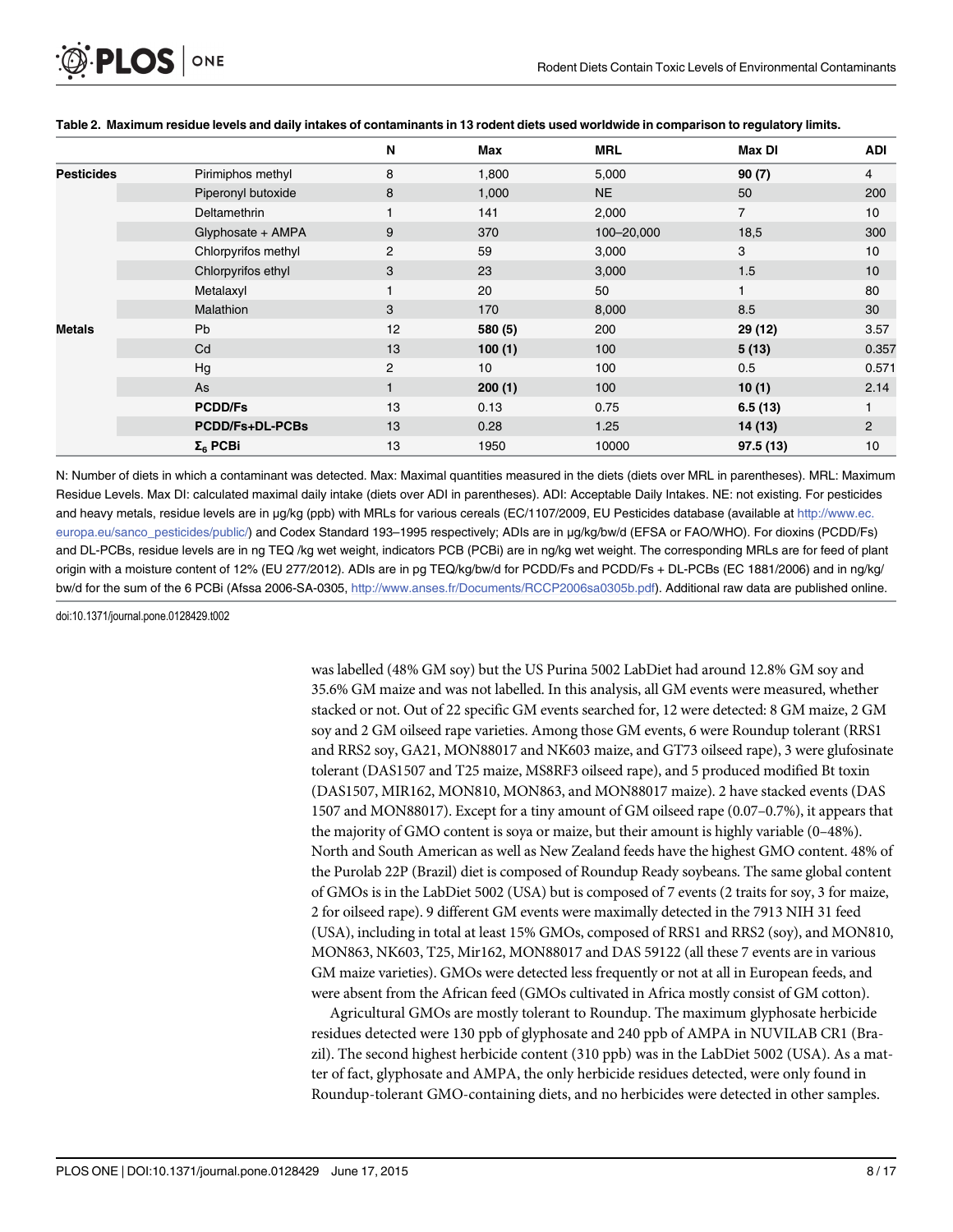<span id="page-8-0"></span>

|                                     |                                                   |                        |                          | Pesticides           |                                                                                                                                                                                                                                                                                                        |           |           |                | <b>Metals</b> |               |         | Dioxins+PCBs                |               |            |
|-------------------------------------|---------------------------------------------------|------------------------|--------------------------|----------------------|--------------------------------------------------------------------------------------------------------------------------------------------------------------------------------------------------------------------------------------------------------------------------------------------------------|-----------|-----------|----------------|---------------|---------------|---------|-----------------------------|---------------|------------|
| Quotient (HQ)<br>Hazard             | Pirimiphos-<br>methyl                             | Piperonyl-<br>butoxide | <b>Deltame-</b><br>thrin | Givphosate<br>+ AMPA | Chlorpyriphos                                                                                                                                                                                                                                                                                          | Metalaxyl | Malathion | 운              | შ<br>ბ        | 문             | å       | +DL-PCBs<br><b>ZPCDD/Fs</b> | <b>ZPCBi</b>  | <b>ZHQ</b> |
| 4RF21 (Italy)                       | 18.8                                              | $0.\overline{3}$       | $\overline{.0}$          | $\circ$              | $\circ$                                                                                                                                                                                                                                                                                                | $\circ$   | $\circ$   | 2.2            | 12.6          | $\circ$       | $\circ$ | 2.7                         | 33            | 40.5       |
| TD.2016 (Italy)                     | 22.5                                              | $\circ$                |                          | $\circ$              | $\circ$                                                                                                                                                                                                                                                                                                | 0         | $\circ$   | $\frac{8}{1}$  | 5.6           | $\circ$       | $\circ$ | $\frac{8}{2}$               | $\frac{0}{3}$ | 35.6       |
| NUVILAB CR1<br>(Brazil)             | 2.9                                               | $\circ$                |                          | $\overline{C}$       | 0.4                                                                                                                                                                                                                                                                                                    | 0         | $\circ$   | œ              | 9.8           | 0             | $\circ$ | $\frac{8}{2}$               | 5.1           | 22.8       |
| S8106-S011<br>(Germany)             | 3.5                                               | $\overline{C}$         |                          | ၃                    | $\overline{0}$                                                                                                                                                                                                                                                                                         | 0         | 0         | 8.6            | <b>P.O</b>    | 0             | $\circ$ | 32                          | 9.5           | 27.1       |
| Purolab <sub>22</sub> P<br>(Brazil) | $\overline{6}$                                    | $\circ$                |                          | $\circ$              | $\overline{0}$                                                                                                                                                                                                                                                                                         | $\circ$   | $\circ$   | 4.2            | 4.2           | $\circ$       | $\circ$ | $\frac{8}{2}$               | 2.7           | 15.8       |
| R94 (New<br>Zealand)                | 3.6                                               | 0                      |                          | ၃                    | 0                                                                                                                                                                                                                                                                                                      | 0         | 0         | $\frac{0}{2}$  | 4.2           | $\circ$       | $\circ$ | 2.9                         | 5.7           | 16.3       |
| pencil (Kenya)<br>Belmill Mice      | 2.4                                               | 0                      |                          | $\circ$              | $\overline{0}$                                                                                                                                                                                                                                                                                         | $\circ$   | 0.3       | $\overline{8}$ | 5.6           | $\circ$       | $\circ$ | 3.0                         | 32            | 22.6       |
| LabDiet 5002<br>(USA)               | $\circ$                                           | $\circ$                |                          | ၃                    | $\circ$                                                                                                                                                                                                                                                                                                | $\circ$   | $\circ$   | œ              | 7.0           | $\circ$       | $\circ$ | 3.9                         | 4.5           | 17.3       |
| <b>HFK 1022</b><br>(China)          | 0                                                 | 0                      |                          | $\circ$              | $\circ$                                                                                                                                                                                                                                                                                                | $\circ$   | $\circ$   | œ              | $\frac{1}{4}$ | $\frac{0}{2}$ | $\circ$ | 2.7                         | 3.0           | 22.5       |
| 801151 RM1<br>(England)             | $\circ$                                           | $\circ$                |                          | $\circ$              | 0                                                                                                                                                                                                                                                                                                      | 0         | $\circ$   | $\frac{2}{3}$  | 5.6           | 0             | $\circ$ | $\frac{8}{2}$               | 3.6           | 18.1       |
| 7913 NIH 31<br>(USA)                | $\circ$                                           | $\circ$                |                          | $\circ$              | $\circ$                                                                                                                                                                                                                                                                                                | $\circ$   | $\circ$   | œ              | 5.6           | $\circ$       | $\circ$ | 7.0                         | 9.8           | 24.2       |
| A04 (France)                        | $0.\overline{3}$                                  | $\circ$                |                          | $\circ$              | 0                                                                                                                                                                                                                                                                                                      | 0         | 0         | 0              | 5.6           | 0.9           | 4.7     | 4.2                         | 5.5           | 21.1       |
| V1326-000<br>(Germany)              | $\circ$                                           | $\circ$                |                          | ၃                    | $\circ$                                                                                                                                                                                                                                                                                                | $\circ$   | $\circ$   | 3.5            | 8.4           | $\circ$       | $\circ$ | 2.6                         | 4.7           | 19.1       |
|                                     | HQ were calculated for each contaminant according |                        |                          |                      | to regulatory guidelines for chronic non-cancer risk characterization (EPA, Risk Assessment Guidance for Superfund RAGS<br>Part A, Chapter 8, http://www.epa.gov/oswer/riskassessment/ragsa/). HQ is the ratio of the chronic daily exposure and the ADI of each contaminant. The sum of calculated HQ |           |           |                |               |               |         |                             |               |            |

doi:10.1371/journal.pone.0128429.t003 doi:10.1371/journal.pone.0128429.t003

(ΣHQ) is indicated.

(ΣHQ) is indicated.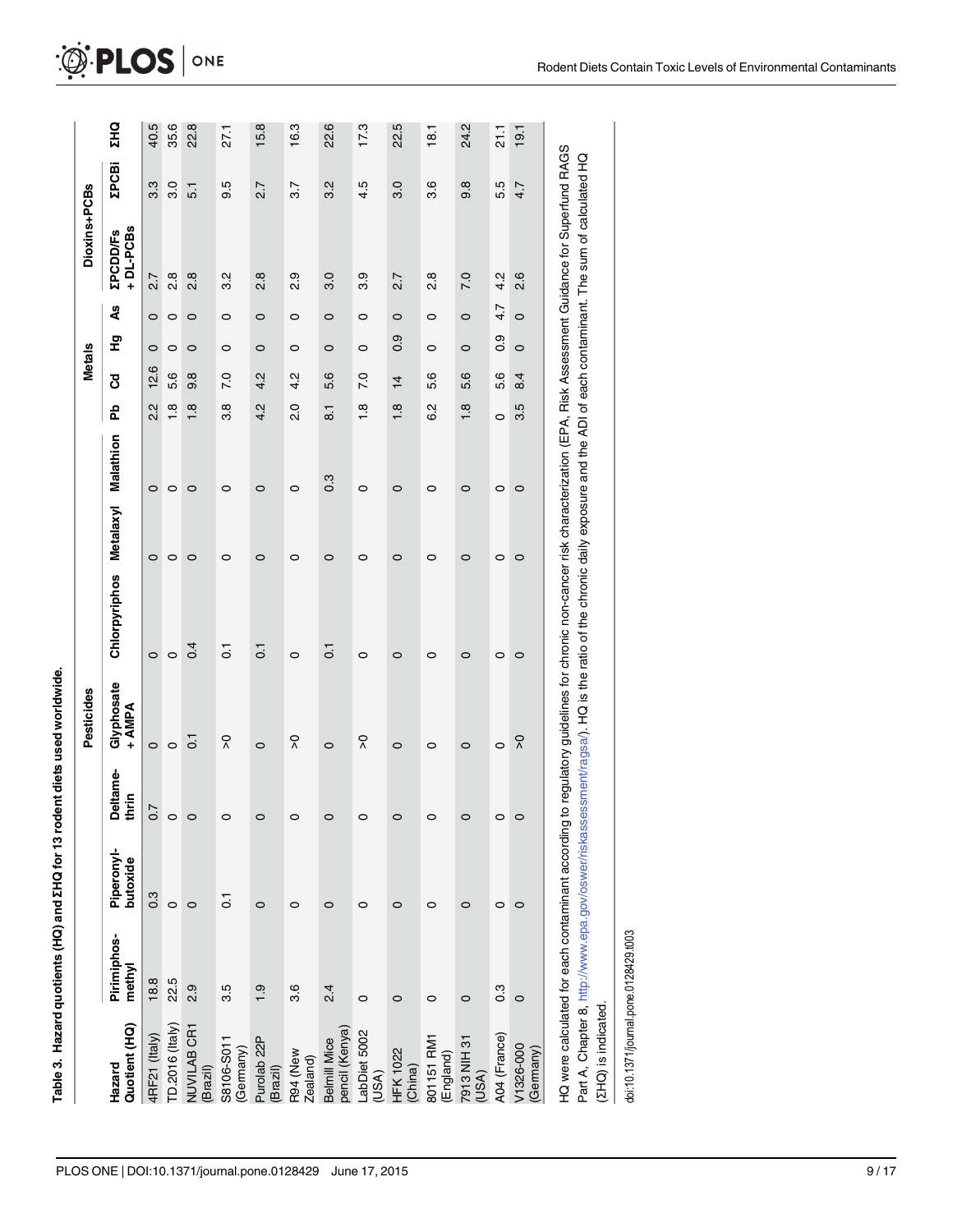There is even a positive correlation (Pearson's  $r = 0.64$ ,  $p = 0.019$ ) in all diets between the content of all Roundup tolerant GMOs and R residues (G+AMPA), as shown in Fig 3.

## Heavy metals

In contrast with pesticides and GMOs, contaminations by heavy metals (Fig  $2C$ ) appear more homogenous. The content of lead is the most variable (up to 580 ppb for Kenyan and 440 ppb in UK diets), in contrast with cadmium (30 to 100 ppb). The Chinese and the French feeds were contaminated with low levels of mercury (10 ppb), the French feed being also contaminated with arsenic (200 ppb). Regarding only heavy metals, the  $\Sigma$ HQ vary from 6.2 to 16.7 [\(Table 3\)](#page-8-0).

## Dioxins and PCBs

Dioxins and PCBs were detected in all samples (Fig [2D](#page-6-0) and [2E](#page-6-0)). The contents in PCDD/Fs range between 0.067 ± 0.019 ng TEQ/kg wet weight (12% moisture) (V1326-000, Germany) and  $0.130 \pm 0.039$  (7913 NIH 31, USA). In these diets, the sum of PCDD/Fs and DL-PCBs are  $0.102 \pm 0.029$  and  $0.280 \pm 0.084$  respectively, representing the minimum and maximum for all diets. The sum of the 6 indicators non dioxin-like (NDL)-PCBs (PCB-118 excluded) shows even more variable contents in diets: from 530 ± 310 ng/kg wet weight (PuroLab 22P, Brazil) up to 1,950 ± 640 (again in the diet 7913 NIH 31, USA). The chronic consumption by rats of all of the diets exceeds the ADI for PCDD/Fs, and for the sum PCDD/Fs + DL-PCBs, and also for NDL-PCBs ([Table 2\)](#page-7-0). Only for these contaminants, the  $\Sigma HQ$  vary from 5.4 to 16.8 ([Table 3\)](#page-8-0).

## ΣHQ for all contaminants

All diets consumed chronically reach very high  $\Sigma HQ$  (15.8–40.5; the risk has to be carefully considered above 0.2 or 1).

## **Discussion**

This is the first report of the global precisely measured contamination of laboratory rodent diets throughout the world by pesticides, GMOs, heavy metals, dioxins and PCBs. Health



Fig 3. Roundup residues (glyphosate + AMPA, ppb or μg/kg) as a function of Roundup-tolerant GMOs quantities (%) in 13 rodent diets used worldwide. The linear regression was calculated in Stata ( $y = 5.34x$  $+ 69.97$ ), the Pearson's r indicates a significant correlation ( $r = 0.64$ ,  $p = 0.019$ ). The y-axis is labelled as such because while other glyphosate-based herbicides do exist, legally only Roundup should be used on glyphosate-tolerant plants due to commercial agreements. However, other glyphosate-based herbicides may be used in some countries.

doi:10.1371/journal.pone.0128429.g003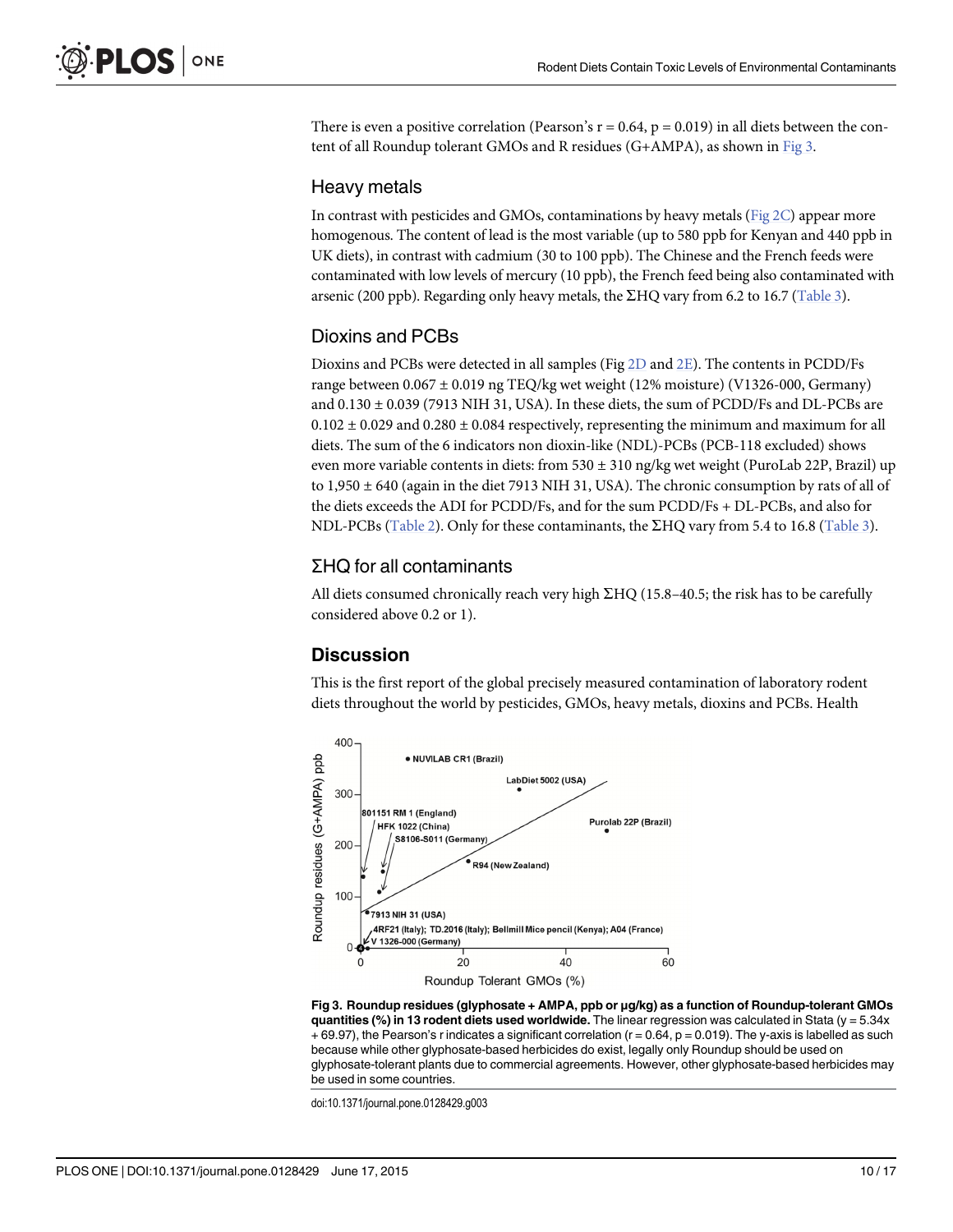<span id="page-10-0"></span>effects of most of these products including at the levels we found are documented, even if usually the mixtures effects under the official thresholds [\[25,26\]](#page-14-0) are not assessed. This is why we calculated here HQ and their sums. The results of this work are in agreement with the CON-TAM panel of EFSA [\[27\]](#page-14-0), which concludes that animal health risk assessment is still accompanied by a high degree of uncertainty and needs further development.

The contaminants and their levels found in this work are consistent with various other studies. For instance, Zeljenková et al. [[28\]](#page-14-0) measured in lab rodent diet for a 90 day GMO study 530–1600 ppb of pirimiphos-methyl, 94–300 ppb of piperonyl butoxide, 118–173 ppb of arsenic, 0.16 ng TEQ dioxins /kg, like in Schecter et al. [[29](#page-14-0)] and in this work.

The diet 4RF21 (Italy), which is the most contaminated by pesticides, contains 1500 ppb of pirimiphos-methyl; this corresponds to a chronic daily intake by rats of 75 ppb/bw/d (body weight/day), according to default calculated values [[22](#page-14-0)]. This pesticide is known to inhibit plasma cholinesterase in rats treated at 200 ppb/bw/d [\[30\]](#page-14-0). Other effects could happen at lower doses, though these have not been tested, since toxic effects may arise in non-linear manner [\[31\]](#page-14-0). However, this intake is already 19-fold above the ADI. In addition, this diet is also contaminated with other pesticides such as deltamethrin (141 ppb), which corresponds to a chronic daily intake by rats of 7 ppb/bw/d. Deltamethrin is a tumor initiator in Swiss albino mice from 4 ppm/bw/d [\[32\]](#page-14-0). It is characterized as a neurodevelopmental toxicant in rats from 80 ppb/bw/d [\[33\]](#page-14-0). In fact, the risk is also amplified by mixture effects because the same diet contained 1 ppm (50 ppb/bw/d in rats) of the synergist piperonyl butoxide, which is added to pesticide formulations to increase their toxicities [\[34\]](#page-14-0), in particular in pyrethrinoids such as deltamethrin. Adjuvants are developed to amplify the toxic effects on plants, insects, or fungi, and also amplify toxic effects in mammals [\[23](#page-14-0),[35](#page-14-0)]. For insecticides alone together with the piperonyl butoxide, the SHQ (sum of ratios of each exposure to corresponding ADI) of this diet is already 19.7, and for all contaminants taken together it reaches 40.5 ([Table 3\)](#page-8-0), which is at least 40 times over the limit of concern. In addition, this does not take into account the potential synergistic effects.

A 100 safety factor (under the no observed adverse effect level) is generally applied for the ADI calculation. It takes into account both intra (x10) and interspecies (x10) variability. Since we are in all cases above 10 in [Table 3](#page-8-0) (15.8–40.5), these diets may represent a risk for some species or for some animals within the species, and moreover we did not measure all other possible contaminants. All these considerations could explain, by themselves, a possible rate of chronic pathologies reported in rodents eating these diets. Given that combinations of contaminants are likely to change over time and location, the rates of chronic pathologies would not be stable in control rats across different experiments. As a consequence, historical control data are unsuitable to be used as general controls.

The presence of piperonyl butoxide, a pesticide synergistic compound, in 8 of the 13 feeds tested, implies that pesticides should be tested in formulation and not as single compounds. Adjuvants are rarely monitored, but some widely used adjuvants (surfactants) such as nonylphenol ethoxylates, are widely found in the environment and are linked with wildlife endocrine and reproductive disruptions [[36\]](#page-14-0). Among other pesticides measured, chlorpyriphos-methyl is an endocrine disruptor and induces anti-androgenic effects and hypothyroidism from prenatal exposure [\[37\]](#page-14-0). The presence of these residues could also explain the high levels of mammary or pituitary tumors in rat control populations [\[2](#page-13-0)]. Pesticides like malathion, or chlorpyrifos for instance, induce changes in the rat mammary gland [[38,39\]](#page-14-0). Glyphosate induces human breast cancer cells growth through estrogenic pathways at levels as low as 0.1 ppb [[40](#page-14-0)], as does Roundup at a comparable level for mammary adenomas growth in vivo [[41](#page-14-0)]. Glyphosate is described as a tumor promoter  $[42]$ . Even if more sampling are desirable, the correlation between the quantity of Roundup residues and Roundup-tolerant GMOs (the majority of GMOs cultivated, namely NK603, RRS1, and RRS2) indicates that glyphosate residues are found in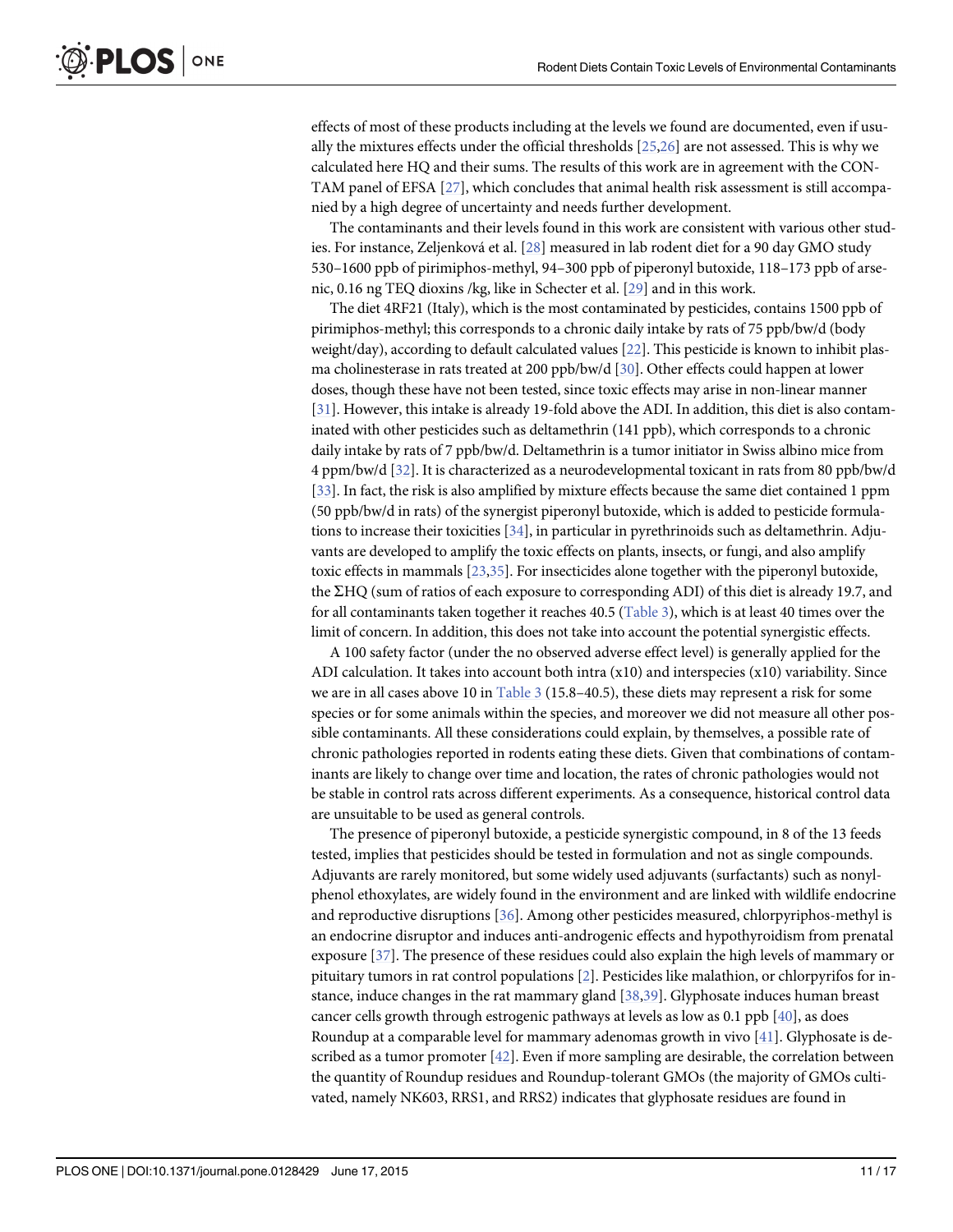<span id="page-11-0"></span>agricultural cultivations of Roundup-tolerant GMOs, mostly soy and maize. This was already described by Bohn et al. [[43](#page-15-0)]. Only the Brazilian diet NUVILAB CR1 has double or triple levels of residues than those expected with the linear regression; this could suggest a higher number of sprays or a greater quantity of herbicide used in the field, and/or contamination of water or soil due to its persistence, as already documented [\[44](#page-15-0)].

There is no other correlation between GMO content and total pesticide residues (Pearson's  $r = -0.21$ ,  $p = 0.49$ ). The 4 diets with the highest GM content (9-48%) come from America and New Zealand; this is logical because the American continent produces 95% of edible GMOs, excluding cotton  $[10]$  $[10]$  $[10]$ . 80% of them are Roundup tolerant, it was thus not surprising that glyphosate and its metabolite AMPA coming for Roundup were detected in the North and South American rodent feed, where the majority of cultivations of these crops are GM. Even if GMO toxicities remain controversial  $[45]$  $[45]$  $[45]$ , the contamination of 9/13 samples is an issue of concern because some feed like the Purina 5002, containing 48% GMOs, is used regularly as a control in toxicological tests of GMOs [\[46\]](#page-15-0). In this last case, no data on the presence of Roundup-tolerant GMOs or on Roundup residues in the feed was provided although they are critical information for safety conclusions [\[47](#page-15-0)]. Generally, in these tests, only the GM plant is characterized for GMO content, while the quantity of GMOs in the rest of the feed remains unknown.

Concerning the general contamination of all the diets by bioaccumulative heavy metals, it is astonishing that consumption of 12 out of the 13 diets exceeded the ADI for Pb, and all for Cd, with an important exceedance of the standard HQ (3.0  $\pm$  2.2 and 7.3  $\pm$  3.1, respectively). Even if rat diets do not follow the human standards, 7 overpassed the human maximum residue level (MRL) for lead content in various cereals (2 from Germany, and 1 from Kenya, UK, and Brazil), or for arsenic (France) or cadmium (China) contents ([Table 2](#page-7-0)). The daily intake by rats of all these diets exceeds the human ADI for cadmium, and for lead this is the case for 12 diets out of 13. This may by itself explain at least in part some cancers or other diseases, including mammary tumors in animal controls using these diets, especially because Cd is an estrogenlike compound [\[48\]](#page-15-0). The potential impact of dietary differences in nutritional components and contaminants, including pesticides and heavy metals, has been known to be an issue for some time [[49,50\]](#page-15-0). It has already been demonstrated that arsenic contamination of control diets confounds risk assessment for low dose effects of heavy metals [\[51\]](#page-15-0). The French rodent diet had levels of arsenic (200 ppb) in the range of this former study, in which mice fed an arsenic-contaminated diet presented an increase (up to 37-fold) in the gene expression of genes involved in xenobiotic (cytochromes P450) and glutathione metabolism.

Similarly, consumption of all diets exceed the ADI for dioxins, furans and dioxin-like PCBs (PCDD/Fs and DL-PCBs) and also for NDL-PCBs used as indicators (PCBi), with the HQ for these 2 groups varying from 2.6 to 7.0 (mean 3.3  $\pm$  1.2) and from 2.7 to 9.8 (mean 4.7  $\pm$  2.3), respectively. Their health effects are increasingly documented [\[52\]](#page-15-0), in particular as hepatotoxics and endocrine disruptors as well as immunosuppressors at very low levels in the range of the contaminations evidenced in our study or in a rat diet tested by Schecter et al. [\[53](#page-15-0)]. These products are known to bioaccumulate during chronic exposure [[52](#page-15-0)]. They may certainly contribute to pathologies in the rats fed with these diets.

Laboratory rodents are also contaminated with plasticizers released by cages or from water sources [\[54,55\]](#page-15-0). In one case the endocrine disrupting effect of plasticizers was discovered because of disturbed endocrine function in control groups [\[56\]](#page-15-0).

It becomes clear that even if the background of pathologies of control laboratory rodents is due, at least in part, to *ad libitum* feeding or inactivity in closed cages, inducing obesity, as previously suggested [\[57\]](#page-15-0), the contamination of their diet cannot be excluded as a cause. Some pollutants are even obesogens by themselves [\[58\]](#page-15-0). Almost all laboratory rats are inactive and fed ad libitum, thus these factors alone cannot explain the huge differences within controls in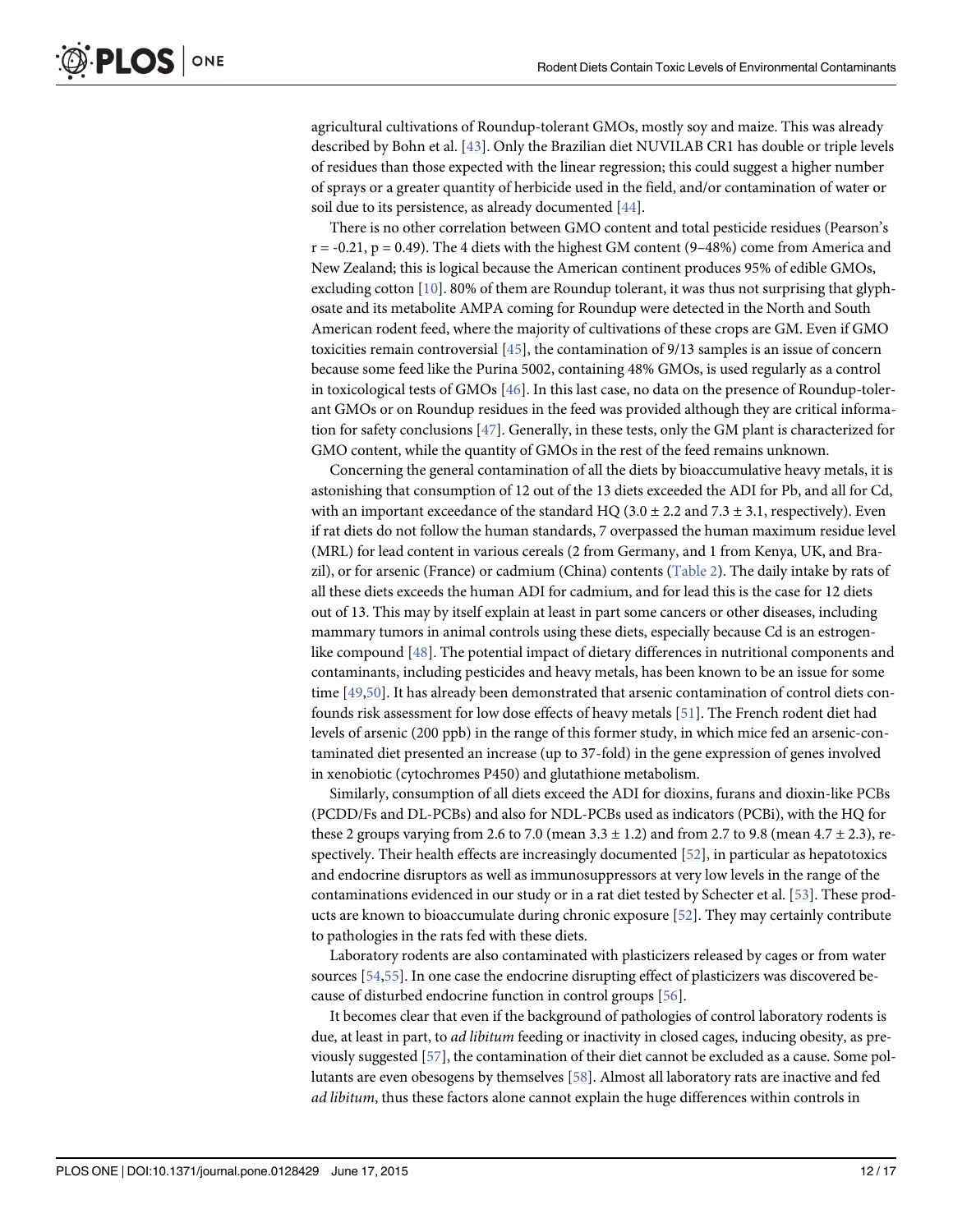<span id="page-12-0"></span>toxicological historical records [[3](#page-13-0)]. For instance, the incidence of mammary fibroadenomas among populations of Charles River Sprague-Dawley females ranged from 13 to 62% [[3\]](#page-13-0). In fact, it is already known that the same feed ingredients produced with different cultivation methods differently impaired biochemical markers of rats' health [[59](#page-15-0)]. Epigenetic consequences are also documented in numerous cases for all these classes of pollutants, inducing possibly transgenerational effects in the rat strains [\[60](#page-15-0)–[62\]](#page-15-0).

Taken together, these data may challenge the use of external control groups in regulatory chronic health risk assessments, because differential diet contaminations artificially enhance background effects and hide significant effects. It is thus inappropriate to combine different controls from different experiments within the same laboratory because different batches of the same feed may not be always similarly contaminated over time. Differences in feed constituents between countries may be even more important. This background rate of pathologies involves the use of huge numbers of animals to detect statistical differences in tumor incidence in chronic toxicity tests. The organisation for economic co-operation and development 453 guideline on carcinogenicity test stipulate the use of at least 50 animals per group to detect carcinogenic effects. This is because the statistical power needed to detect a significant difference between treated and controls is lost due to the high level of tumors in controls. Thus an increase of the number of animals per group is proposed  $[63]$  $[63]$  $[63]$ . However, this is not coherent with current concern about animal welfare. Even if basic tumorigram of the various species and strains would results in different rates of tumors, it would be better to minimize the background rate of pathologies by using a safe, non-polluted diet, and to restrict comparisons only to the concurrent matched controls of an experiment.

Even if these results throw into question the value of animal feeding trials performed to date, we are not in favour of the reduction of toxicological assessment to solely in vitro systems. Embryonic stem cell tests can be a valuable first step in identifying embryonic toxicants, but they do not perfectly reproduce embryotoxicity [[64](#page-15-0)] and will never replace in vivo developmental toxicity testing. Furthermore, for agents to which all people at all ages may be exposed, it should be considered to start the exposure from prenatal life to allow carcinogenic potential to express its effects during the most vulnerable part of the development [\[65\]](#page-16-0).

In conclusion, the fact that all laboratory rodent diets tested are contaminated by toxic environmental chemicals (mean  $\Sigma HQ = 23 \pm 7$ , far above the preoccupying level of 1) has huge consequences to current practices in biomedical research. Moreover, the HQ is enhanced for mouse, young rats or depending on the periods of exposures during development because their daily intake is more important [[22](#page-14-0)]. All these data taken together invalidate the use of historical control data and questions the use of at least 50 rats per group in carcinogenicity studies. Similarly and very recently, Kuroiwa et al. [[66](#page-16-0)] concluded that the diverse and fluctuant incidences of pathologies in historical data may be caused by environmental factors, rather than "spontaneous" or genetic causes in F344 rats. Efforts towards safer agricultural practices and better control of environmental contaminants have to be made in order to feed laboratory rodents with healthy diets. This will not only improve the reliability of toxicity tests, but also the value of animal feeding trials in biomedical research.

## Acknowledgments

We thank our colleagues around the world who furnished the diets. We acknowledge the support of CRIIGEN, the JMG Foundation, Lea Nature, Foundations Charles Léopold Mayer for the Progress of Humankind, Nature Vivante, Denis Guichard, Malongo, the Regional Council Rhône-Alpes, the Regional Council of Ile de France to work on endocrine disruptors, the Institute Bio Forschung Austria, and the Sustainable Food Alliance.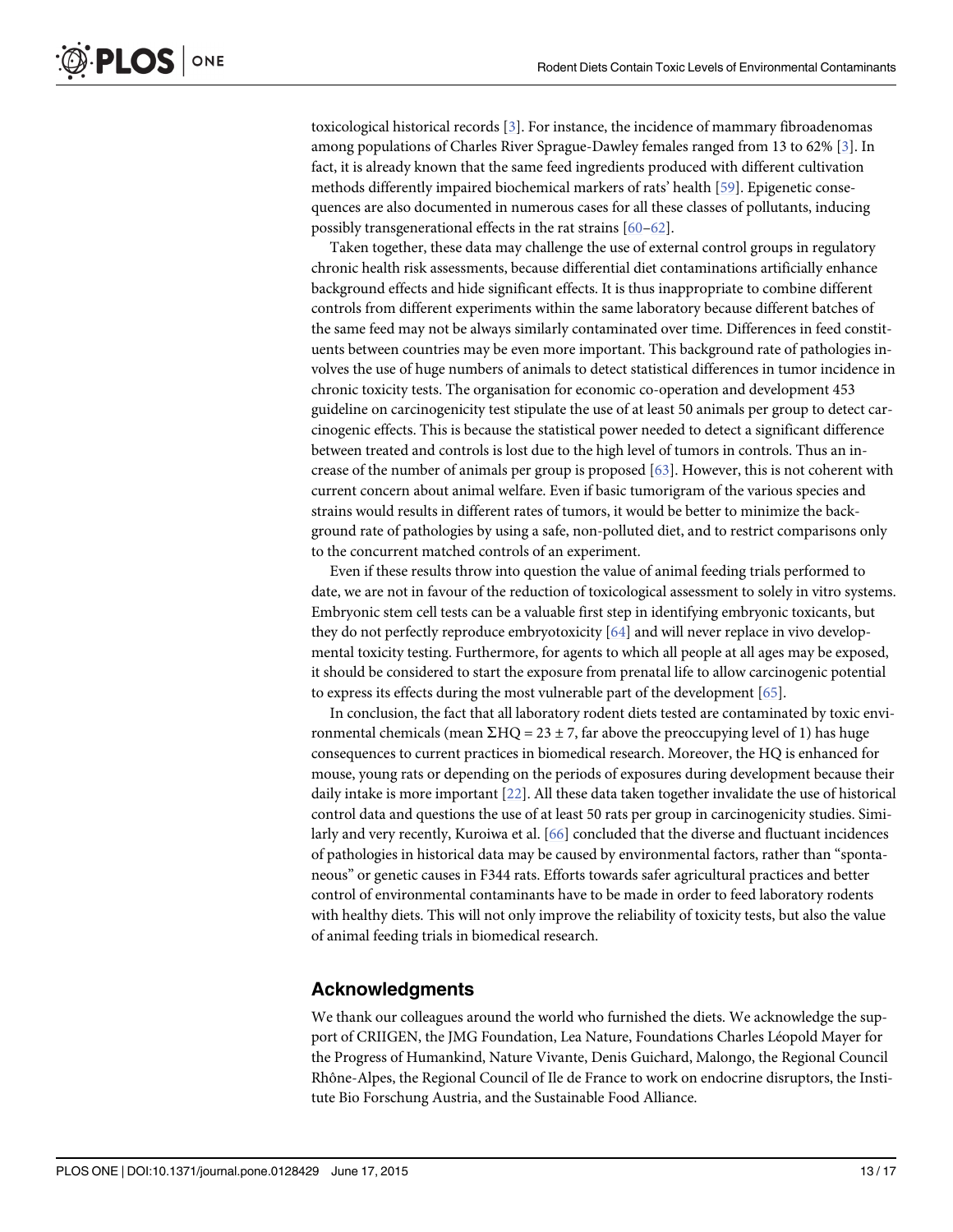## <span id="page-13-0"></span>Author Contributions

Conceived and designed the experiments: RM ND JSdV GES. Performed the experiments: LMR. Analyzed the data: RM ND LMR. Contributed reagents/materials/analysis tools: LMR. Wrote the paper: RM ND JSdV GES.

### References

- [1.](#page-1-0) NIH (2011) Guide for the care and the use of laboratory animals. National Research Council (US) Institute of Laboratory Animal Resources Committee on Revision of the Guide for Laboratory Animals Facilities and Care, National Institutes of Health (US).
- [2.](#page-1-0) Brix A, Nyska A, Haseman J, Sells D, Jokinen M, Walker NJ (2005) Incidences of selected lesions in control female Harlan Sprague-Dawley rats from two-year studies performed by the National Toxicology Program. Toxicol Pathol 33: 477–483. PMID: [16036865](http://www.ncbi.nlm.nih.gov/pubmed/16036865)
- [3.](#page-1-0) Giknis MLAaC, C. B. (2004) Compilation of spontaneous neoplastic lesions and survival in Crl:CD (SD) rats from control groups. Charles River Laboratories.
- [4.](#page-1-0) Tennekes H, Gembardt C, Dammann M, van Ravenzwaay B (2004) The stability of historical control data for common neoplasms in laboratory rats: adrenal gland (medulla), mammary gland, liver, endo-crine pancreas, and pituitary gland. Regul Toxicol Pharmacol 40: 18-27. PMID: [15265603](http://www.ncbi.nlm.nih.gov/pubmed/15265603)
- [5.](#page-1-0) Giknis MLAaC, C. B. (2011) Neoplastic and Non-Neoplastic Lesions in the Charles River Wistar Hannover [Crl:WI(Han)] Rat. Charles River Laboratories.
- [6.](#page-1-0) Heinemann JA, Massaro M, Coray DS, Agapito-Tenfen SZ, Wen JD (2013) Sustainability and innovation in staple crop production in the US Midwest. Int J Agr Sustain: 1–18.
- [7.](#page-1-0) Singh SB, Mukherjee I, Maisnam J, Kumar P, Gopal M, et al. (2009) Determination of pesticide residues in integrated pest management and nonintegrated pest management samples of apple (Malus pumila Mill.). J Agric Food Chem 57: 11277–11283. doi: [10.1021/jf903624v](http://dx.doi.org/10.1021/jf903624v) PMID: [19904932](http://www.ncbi.nlm.nih.gov/pubmed/19904932)
- [8.](#page-1-0) Mostafalou S, Abdollahi M (2013) Pesticides and human chronic diseases: evidences, mechanisms, and perspectives. Toxicol Appl Pharmacol 268: 157–177. doi: [10.1016/j.taap.2013.01.025](http://dx.doi.org/10.1016/j.taap.2013.01.025) PMID: [23402800](http://www.ncbi.nlm.nih.gov/pubmed/23402800)
- [9.](#page-1-0) Nougadere A, Reninger JC, Volatier JL, Leblanc JC (2011) Chronic dietary risk characterization for pesticide residues: a ranking and scoring method integrating agricultural uses and food contamination data. Food Chem Toxicol 49: 1484–1510. doi: [10.1016/j.fct.2011.03.024](http://dx.doi.org/10.1016/j.fct.2011.03.024) PMID: [21421018](http://www.ncbi.nlm.nih.gov/pubmed/21421018)
- [10.](#page-1-0) James C (2013) Global Status of Commercialized Biotech/GM Crops: 2013. ISAAA Brief 46.
- [11.](#page-1-0) Sharma RK, Agrawal M, Marshall FM (2009) Heavy metals in vegetables collected from production and market sites of a tropical urban area of India. Food Chem Toxicol 47: 583–591. doi: [10.1016/j.fct.2008.](http://dx.doi.org/10.1016/j.fct.2008.12.016) [12.016](http://dx.doi.org/10.1016/j.fct.2008.12.016) PMID: [19138719](http://www.ncbi.nlm.nih.gov/pubmed/19138719)
- [12.](#page-1-0) Bocio A, Domingo JL (2005) Daily intake of polychlorinated dibenzo-p-dioxins/polychlorinated dibenzofurans (PCDD/PCDFs) in foodstuffs consumed in Tarragona, Spain: a review of recent studies (2001– 2003) on human PCDD/PCDF exposure through the diet. Environ Res 97: 1–9. PMID: [15476728](http://www.ncbi.nlm.nih.gov/pubmed/15476728)
- [13.](#page-1-0) Heindel JJ, vom Saal FS (2008) Meeting report: batch-to-batch variability in estrogenic activity in commercial animal diets—importance and approaches for laboratory animal research. Environ Health Perspect 116(3):389–393. doi: [10.1289/ehp.10524](http://dx.doi.org/10.1289/ehp.10524) PMID: [18335108](http://www.ncbi.nlm.nih.gov/pubmed/18335108)
- [14.](#page-1-0) Weiss B, Stern S, Cernichiari E, Gelein R (2005) Methylmercury contamination of laboratory animal diets. Environ Health Perspect 113(9):1120–1122. PMID: [16140614](http://www.ncbi.nlm.nih.gov/pubmed/16140614)
- [15.](#page-2-0) US Environmental Protection Agency (EPA) (1989) Risk Assessment Guidance for Superfund Volume I Human Health Evaluation Manual (Part A) EPA/540/1-89/002.
- [16.](#page-2-0) European Food Safety Authority (EFSA) (2013) International Frameworks Dealing with Human Risk Assessment of Combined Exposure to Multiple Chemicals. EFSA Journal 11: 3313.
- [17.](#page-2-0) Delistraty D (2013) Ecotoxicity and risk to human fish consumers of polychlorinated biphenyls in fish near the Hanford Site (USA). Sci Total Environ 445–446: 14–21. doi: [10.1016/j.scitotenv.2012.10.012](http://dx.doi.org/10.1016/j.scitotenv.2012.10.012) PMID: [23183125](http://www.ncbi.nlm.nih.gov/pubmed/23183125)
- [18.](#page-2-0) Ferre-Huguet N, Marti-Cid R, Schuhmacher M, Domingo JL (2008) Risk assessment of metals from consuming vegetables, fruits and rice grown on soils irrigated with waters of the Ebro River in Catalonia, Spain. Biol Trace Elem Res 123: 66–79. doi: [10.1007/s12011-008-8113-z](http://dx.doi.org/10.1007/s12011-008-8113-z) PMID: [18322656](http://www.ncbi.nlm.nih.gov/pubmed/18322656)
- [19.](#page-3-0) Eitzer BD, Hammack W, Filigenzi M (2013) Interlaboratory Comparison of a General Method To Screen Foods for Pesticides Using QuEChERs Extraction with High Performance Liquid Chromatography and High Resolution Mass Spectrometry. J Agric Food Chem.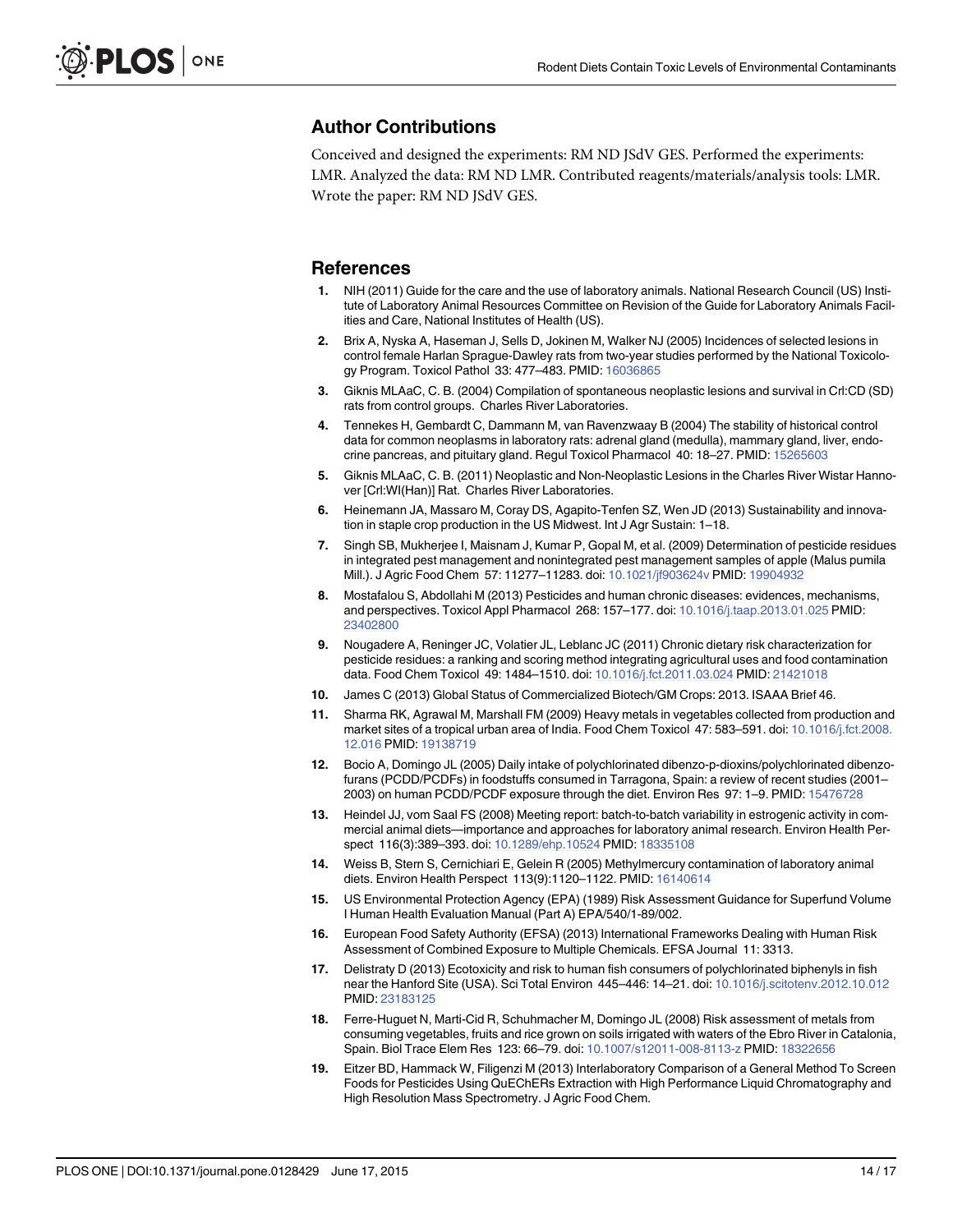- <span id="page-14-0"></span>[20.](#page-4-0) Horwitz W (1982) Evaluation of Analytical Methods Used for Regulation of Foods and Drugs. Analytical Chemistry 54: 67A–76A.
- [21.](#page-4-0) Linsinger T, Josephs R (2006) Limitations of the application of the Horwitz equation. Trends Anal Chem 25: 1125–1130.
- [22.](#page-5-0) EFSA (2012) Guidance on selected default values to be used by the EFSA Scientific Committee, Scientific Panels and Units in the absence of actual measured data. EFSA Journal 10: 2579.
- [23.](#page-5-0) Mesnage R., Defarge N., Spiroux de Vendômois J., Séralini G.E (2014) Major pesticides are more toxic to human cells than their declared active principles. BioMed Research International Vol 2014, Article ID 179691.
- [24.](#page-5-0) StataCorp (2013) Stata Statistical Software: Release 13. College Station, TX: StataCorp LP.
- [25.](#page-10-0) NTP (2011) Specifications for the Conduct of Studies to Evaluate the Reproductive and Developmental Toxicity of Chemical, Biological and Physical Agents in Laboratory Animals for the National Toxicology Program Website: [http://ntp.niehs.nih.gov/ntp/test\\_info/finalntp\\_reprospecsmay2011\\_508.pdf](http://ntp.niehs.nih.gov/ntp/test_info/finalntp_reprospecsmay2011_508.pdf)
- [26.](#page-10-0) Kortenkamp A (2008) Low dose mixture effects of endocrine disrupters: implications for risk assess-ment and epidemiology. Int J Androl 31(2):233-240. doi: [10.1111/j.1365-2605.2007.00862.x](http://dx.doi.org/10.1111/j.1365-2605.2007.00862.x) PMID: [18248400](http://www.ncbi.nlm.nih.gov/pubmed/18248400)
- [27.](#page-10-0) (EFSA) EFSA (2012) Risk assessment of contaminants in food and feed. EFSA Journal 10: 1004.
- [28.](#page-10-0) Zeljenkova D, Ambrusova K, Bartusova M, Kebis A, Kovriznych J, Krivošíková Z, et al. (2014) Ninetyday oral toxicity studies on two genetically modified maize MON810 varieties in Wistar Han RCC rats (EU 7th Framework Programme project GRACE). Arch Toxicol. 88(12):2289–314. doi: [10.1007/](http://dx.doi.org/10.1007/s00204-014-1374-8) [s00204-014-1374-8](http://dx.doi.org/10.1007/s00204-014-1374-8) PMID: [25270621](http://www.ncbi.nlm.nih.gov/pubmed/25270621)
- [29.](#page-10-0) Schecter A, Olson J, Papke O (1996) Exposure of laboratory animals to polychlorinated dibenzodioxins and polychlorinated dibenzofurans from commercial rodent chow. Chemosphere 32: 501–508. PMID: [8907226](http://www.ncbi.nlm.nih.gov/pubmed/8907226)
- [30.](#page-10-0) EPA (2002) Reregistration Eligibility Decision (RED): Pirimiphos-methyl. Report Number: EPA/738/R-01/004.
- [31.](#page-10-0) Vandenberg LN, Colborn T, Hayes TB, Heindel JJ, Jacobs DR Jr., Lee DH, et al. (2012) Hormones and endocrine-disrupting chemicals: low-dose effects and nonmonotonic dose responses. Endocr Rev 33: 378–455. doi: [10.1210/er.2011-1050](http://dx.doi.org/10.1210/er.2011-1050) PMID: [22419778](http://www.ncbi.nlm.nih.gov/pubmed/22419778)
- [32.](#page-10-0) Shukla Y, Arora A, Singh A (2001) Tumourigenic studies on deltamethrin in Swiss albino mice. Toxicol-ogy 163: 1-9. PMID: [11376860](http://www.ncbi.nlm.nih.gov/pubmed/11376860)
- [33.](#page-10-0) Lazarini CA, Florio JC, Lemonica IP, Bernardi MM (2001) Effects of prenatal exposure to deltamethrin on forced swimming behavior, motor activity, and striatal dopamine levels in male and female rats. Neu-rotoxicol Teratol 23: 665-673. PMID: [11792535](http://www.ncbi.nlm.nih.gov/pubmed/11792535)
- [34.](#page-10-0) Rodriguez-Vivas RI, Li AY, Ojeda-Chi MM, Trinidad-Martinez I, Rosado-Aguilar JA, Miller RJ, et al. (2013) In vitro and in vivo evaluation of cypermethrin, amitraz, and piperonyl butoxide mixtures for the control of resistant Rhipicephalus (Boophilus) microplus (Acari: Ixodidae) in the Mexican tropics. Vet Parasitol 197: 288–296. doi: [10.1016/j.vetpar.2013.07.018](http://dx.doi.org/10.1016/j.vetpar.2013.07.018) PMID: [23948559](http://www.ncbi.nlm.nih.gov/pubmed/23948559)
- [35.](#page-10-0) Monosson E (2005) Chemical mixtures: considering the evolution of toxicology and chemical assessment. Environ Health Perspect 113: 383–390. PMID: [15811826](http://www.ncbi.nlm.nih.gov/pubmed/15811826)
- [36.](#page-10-0) Jobling S, Burn RW, Thorpe K, Williams R, Tyler C (2009) Statistical modeling suggests that antiandrogens in effluents from wastewater treatment works contribute to widespread sexual disruption in fish living in English rivers. Environ Health Perspect 117: 797–802. doi: [10.1289/ehp.0800197](http://dx.doi.org/10.1289/ehp.0800197) PMID: [19479024](http://www.ncbi.nlm.nih.gov/pubmed/19479024)
- [37.](#page-10-0) Jeong SH, Kim BY, Kang HG, Ku HO, Cho JH (2006) Effect of chlorpyrifos-methyl on steroid and thyroid hormones in rat F0- and F1-generations. Toxicology 220: 189–202. PMID: [16472551](http://www.ncbi.nlm.nih.gov/pubmed/16472551)
- [38.](#page-10-0) Cabello G, Valenzuela M, Vilaxa A, Duran V, Rudolph I, Hrepic N, et al. (2001) A rat mammary tumor model induced by the organophosphorous pesticides parathion and malathion, possibly through acetyl-cholinesterase inhibition. Environ Health Perspect 109: 471-479. PMID: [11401758](http://www.ncbi.nlm.nih.gov/pubmed/11401758)
- [39.](#page-10-0) Nishi K, Hundal SS (2013) Chlorpyrifos induced toxicity in reproductive organs of female Wistar rats. Food Chem Toxicol 62: 732–738. doi: [10.1016/j.fct.2013.10.006](http://dx.doi.org/10.1016/j.fct.2013.10.006) PMID: [24140463](http://www.ncbi.nlm.nih.gov/pubmed/24140463)
- [40.](#page-10-0) Thongprakaisang S, Thiantanawat A, Rangkadilok N, Suriyo T, Satayavivad J (2013) Glyphosate induces human breast cancer cells growth via estrogen receptors. Food Chem Toxicol 59C: 129–136.
- [41.](#page-10-0) Seralini G-E, Clair E, Mesnage R, Gress S, Defarge N, Malatesta M, et al. (2014) Republished study: long-term toxicity of a Roundup herbicide and a Roundup-tolerant genetically modified maize. Env Sci Eur 26: 14.
- [42.](#page-10-0) George J, Prasad S, Mahmood Z, Shukla Y (2010) Studies on glyphosate-induced carcinogenicity in mouse skin: A proteomic approach. J Proteomics. 73(5):951–6 doi: [10.1016/j.jprot.2009.12.008](http://dx.doi.org/10.1016/j.jprot.2009.12.008) PMID: [20045496](http://www.ncbi.nlm.nih.gov/pubmed/20045496)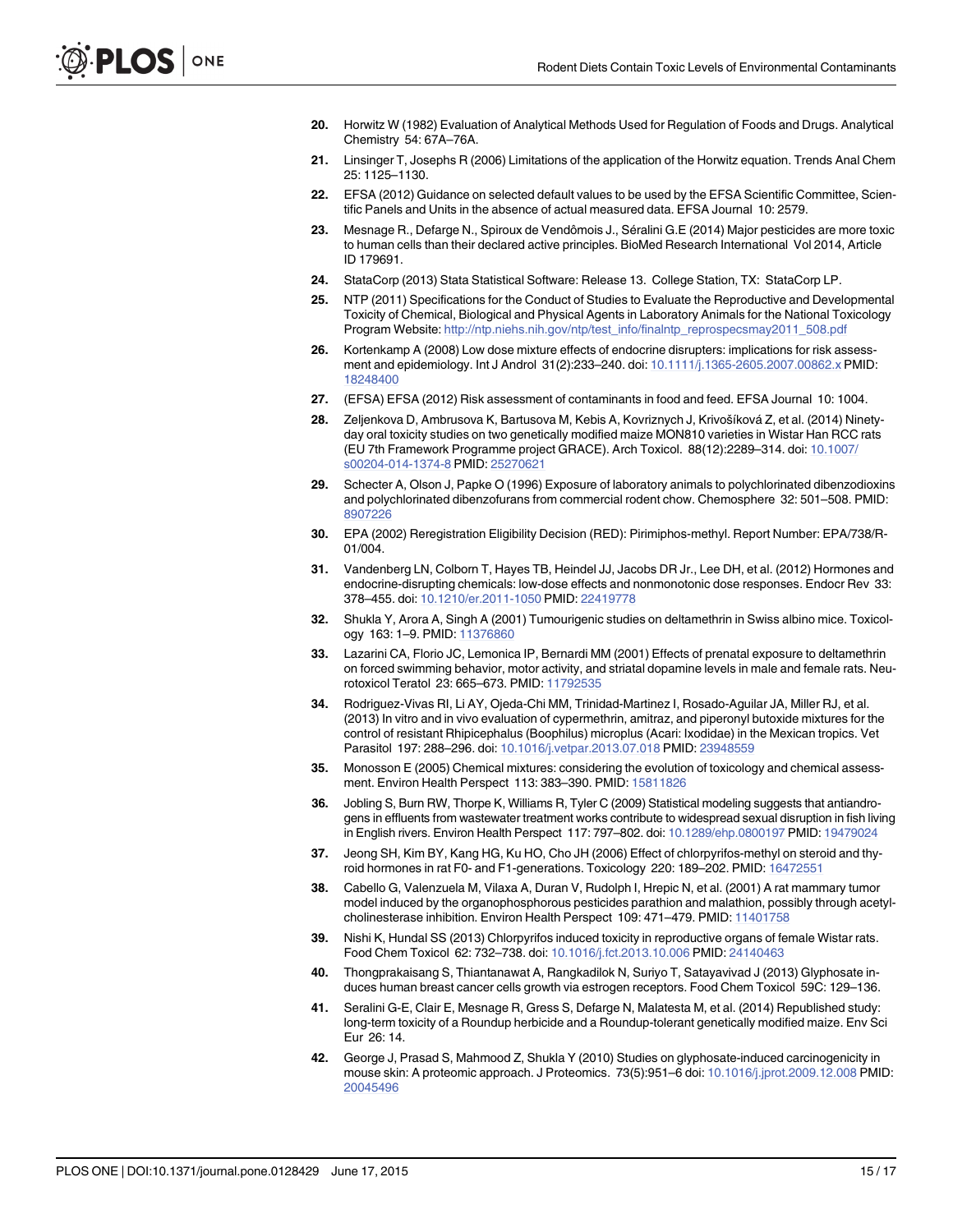- <span id="page-15-0"></span>[43.](#page-11-0) Bohn T, Cuhra M, Traavik T, Sanden M, Fagan J, Primicerio R (2014) Compositional differences in soybeans on the market: glyphosate accumulates in Roundup Ready GM soybeans. Food Chem 153: 207–215. doi: [10.1016/j.foodchem.2013.12.054](http://dx.doi.org/10.1016/j.foodchem.2013.12.054) PMID: [24491722](http://www.ncbi.nlm.nih.gov/pubmed/24491722)
- [44.](#page-11-0) Mercurio P, Flores F, Mueller JF, Carter S, Negri AP (2014) Glyphosate persistence in seawater. Mar Pollut Bull. 85(2):385–90 doi: [10.1016/j.marpolbul.2014.01.021](http://dx.doi.org/10.1016/j.marpolbul.2014.01.021) PMID: [24467857](http://www.ncbi.nlm.nih.gov/pubmed/24467857)
- [45.](#page-11-0) Hilbeck A, Binimelis R, Defarge N, Steinbrecher R, Székács A, Wickson F, et al. (2015) No scientific consensus on GMO safety. Env Sci Eur 27:4.
- [46.](#page-11-0) Delaney B, Appenzeller LM, Roper JM, Mukerji P, Hoban D, Sykes GP (2014) Thirteen week rodent feeding study with processed fractions from herbicide tolerant (DP-O73496-4) canola. Food Chem Toxicol 66: 173–184. doi: [10.1016/j.fct.2014.01.042](http://dx.doi.org/10.1016/j.fct.2014.01.042) PMID: [24491265](http://www.ncbi.nlm.nih.gov/pubmed/24491265)
- [47.](#page-11-0) Mesnage R, Defarge N, Seralini GE, Spiroux de Vendomois J (2014) Letter to the Editor regarding "": Uncontrolled GMOs and their associated pesticides make the conclusions unreliable. Food Chem Toxicol. 72:322. doi: [10.1016/j.fct.2014.07.003](http://dx.doi.org/10.1016/j.fct.2014.07.003) PMID: [24997312](http://www.ncbi.nlm.nih.gov/pubmed/24997312)
- [48.](#page-11-0) Ronchetti SA, Miler EA, Duvilanski BH, Cabilla JP (2013) Cadmium mimics estrogen-driven cell prolif-eration and prolactin secretion from anterior pituitary cells. PLoS One 8: e81101. doi: [10.1371/journal.](http://dx.doi.org/10.1371/journal.pone.0081101) [pone.0081101](http://dx.doi.org/10.1371/journal.pone.0081101) PMID: [24236210](http://www.ncbi.nlm.nih.gov/pubmed/24236210)
- [49.](#page-11-0) Newberne PM (1975) Influence of pharmacological experiments of chemicals and other factors in diets of laboratory animals. Fed Proc 34: 209–218. PMID: [803906](http://www.ncbi.nlm.nih.gov/pubmed/803906)
- [50.](#page-11-0) Rao GN, Knapka JJ (1987) Contaminant and nutrient concentrations of natural ingredient rat and mouse diet used in chemical toxicology studies. Fundam Appl Toxicol 9: 329–338. PMID: [3653575](http://www.ncbi.nlm.nih.gov/pubmed/3653575)
- [51.](#page-11-0) Kozul CD, Nomikos AP, Hampton TH, Warnke LA, Gosse JA, Davey JC, et al. (2008) Laboratory diet profoundly alters gene expression and confounds genomic analysis in mouse liver and lung. Chem Biol Interact 173: 129–140. doi: [10.1016/j.cbi.2008.02.008](http://dx.doi.org/10.1016/j.cbi.2008.02.008) PMID: [18396267](http://www.ncbi.nlm.nih.gov/pubmed/18396267)
- [52.](#page-11-0) Fernandez-Gonzalez R, Yebra-Pimentel I, Martinez-Carballo E, Simal-Gandara J (2013) A critical review about the human exposure to polychlorinated dibenzo-p-dioxins (PCDDs), polychlorinated dibenzofurans (PCDFs) and polychlorinated biphenyls (PCBs) through foods. Crit Rev Food Sci Nutr. doi: [10.1080/10408398.2012.710279](http://dx.doi.org/10.1080/10408398.2012.710279)
- [53.](#page-11-0) Schecter AJ, Olson J, Papke O (1996) Exposure of laboratory animals to polychlorinated dibenzodioxins and polychlorinated dibenzofurans from commerical rodent chow. Chemosphere 32: 501–508. PMID: [8907226](http://www.ncbi.nlm.nih.gov/pubmed/8907226)
- [54.](#page-11-0) Howdeshell KL, Peterman PH, Judy BM, Taylor JA, Orazio CE, Ruhlen RL, et al. (2003) Bisphenol A is released from used polycarbonate animal cages into water at room temperature. Environ Health Perspect 111: 1180–1187. PMID: [12842771](http://www.ncbi.nlm.nih.gov/pubmed/12842771)
- [55.](#page-11-0) Hunt PA, Koehler KE, Susiarjo M, Hodges CA, Hagan A, Voigt RC, et al. (2003) Bisphenol A causes meiotic aneuploidy in the female mouse. Current Biology 13:546-553. PMID: [12676084](http://www.ncbi.nlm.nih.gov/pubmed/12676084)
- [56.](#page-11-0) Soto AM, Justicia H, Wray JW, Sonnenschein C (1991) p-Nonyl-phenol: an estrogenic xenobiotic re-leased from "modified" polystyrene. Environ Health Perspect 92: 167-173. PMID: [1935846](http://www.ncbi.nlm.nih.gov/pubmed/1935846)
- [57.](#page-11-0) Martin B, Ji S, Maudsley S, Mattson MP (2010) "Control" laboratory rodents are metabolically morbid: why it matters. Proc Natl Acad Sci U S A 107: 6127–6133. doi: [10.1073/pnas.0912955107](http://dx.doi.org/10.1073/pnas.0912955107) PMID: [20194732](http://www.ncbi.nlm.nih.gov/pubmed/20194732)
- [58.](#page-11-0) Thayer KA, Heindel JJ, Bucher JR, Gallo MA (2012) Role of environmental chemicals in diabetes and obesity: a National Toxicology Program workshop review. Environ Health Perspect 120: 779–789. doi: [10.1289/ehp.1104597](http://dx.doi.org/10.1289/ehp.1104597) PMID: [22296744](http://www.ncbi.nlm.nih.gov/pubmed/22296744)
- [59.](#page-12-0) Lauridsen C, Chen Yong, Halekoh U., Bugel S.H., Brandt K., Christensen L.P., Jorgensen H., (2008) Rats show differences in some biomarkers of health when eating diets based on ingredients produced with three different cultivation strategies. J Sci Food Agr 88: 720–732.
- [60.](#page-12-0) Anway MD, Cupp AS, Uzumcu M, Skinner MK (2005) Epigenetic transgenerational actions of endocrine disruptors and male fertility. Science 308: 1466–1469. PMID: [15933200](http://www.ncbi.nlm.nih.gov/pubmed/15933200)
- 61. Manikkam M, Tracey R, Guerrero-Bosagna C, Skinner MK (2012) Dioxin (TCDD) induces epigenetic transgenerational inheritance of adult onset disease and sperm epimutations. PLoS One 7: e46249. doi: [10.1371/journal.pone.0046249](http://dx.doi.org/10.1371/journal.pone.0046249) PMID: [23049995](http://www.ncbi.nlm.nih.gov/pubmed/23049995)
- [62.](#page-12-0) Sanders AP, Smeester L, Rojas D, DeBussycher T, Wu MC, Wright FA, et al. (2014) Cadmium exposure and the epigenome: Exposure-associated patterns of DNA methylation in leukocytes from motherbaby pairs. Epigenetics 9: 212–221. doi: [10.4161/epi.26798](http://dx.doi.org/10.4161/epi.26798) PMID: [24169490](http://www.ncbi.nlm.nih.gov/pubmed/24169490)
- [63.](#page-12-0) OECD (2012) Guidance Document 116 ENV/JM/MONO(2011)47.
- [64.](#page-12-0) Verwei M, van Burgsteden JA, Krul CA, van de Sandt JJ, Freidig AP (2006) Prediction of in vivo embryotoxic effect levels with a combination of in vitro studies and PBPK modelling. Toxicol Lett 165: 79–87. PMID: [16517103](http://www.ncbi.nlm.nih.gov/pubmed/16517103)